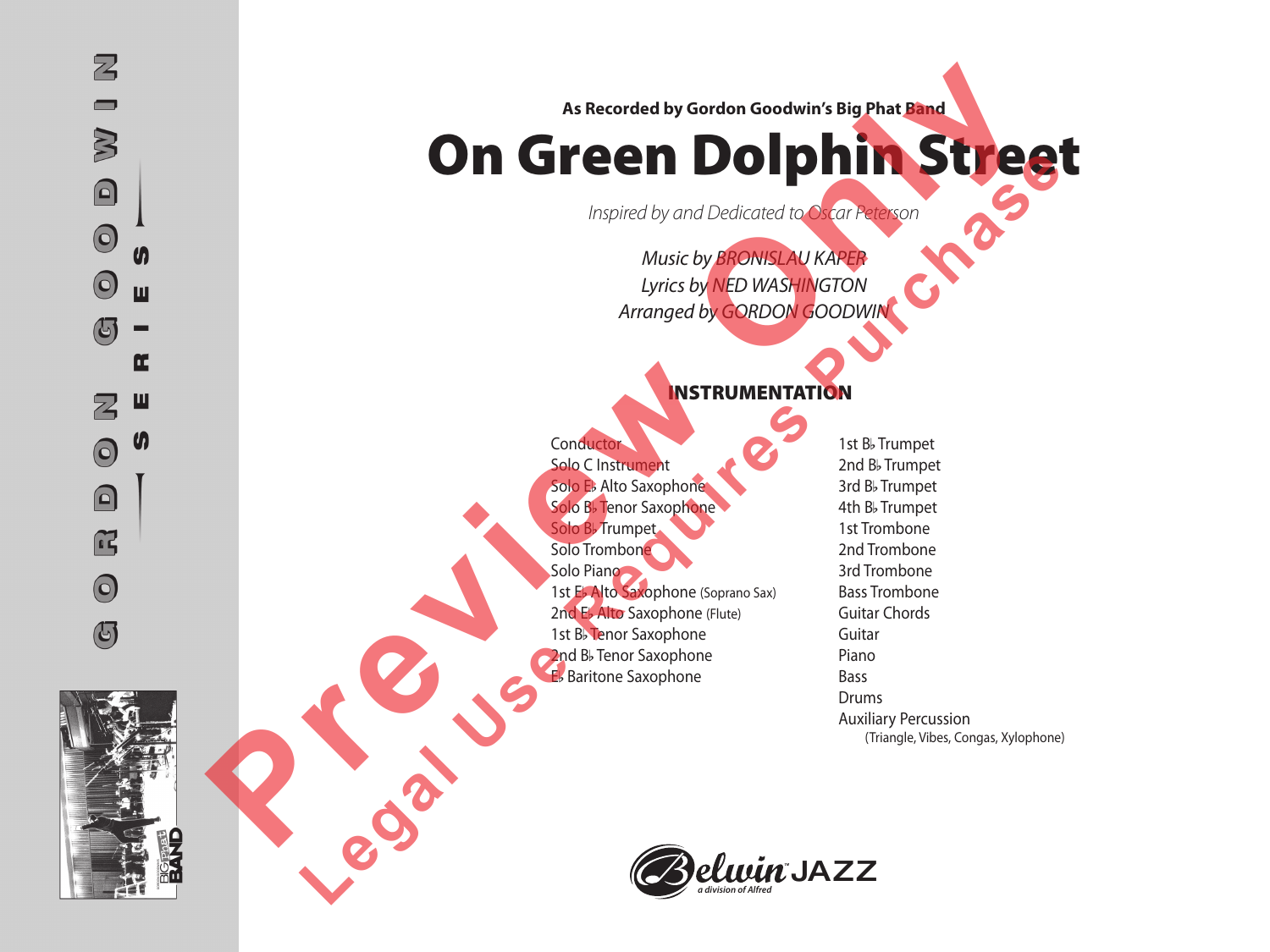## **NOTES TO THE CONDUCTOR**

"On Green Dolphin Street" has been a jazz standard for so long that many people don't realize that it was originally written by Bronislaw Kaper for a film of the same name, starring Lana Turner. Kaper was a prodigious film composer, who did nearly 150 films, but perhaps his greatest gift to us was this great song, which has been recorded by a multitude of jazz artists.

There was one recording that recently caught my attention, by the legendary pianist Oscar Peterson. This performance was not one that a lot of people got to hear, since it was taken not from a record, but from a short-lived television show Oscar hosted in Canada. In each show, OP would play a few tunes with his trio (consisting of Ray Brown on bass and Ed Thigpen on drums). The solo that Oscar played that day is the inspiration behind this arrangement. I transcribed it and wrote the arrangement for the Phat Band so that it would interact with the solo. My desire was to create a collaboration of sorts with that great genius—a dialogue between the soloist and the band playing behind him. You can hear the Big Phat Band's version of "On Green Dolphin Street" (featuring me on piano and Bob Summers on trumpet) on Telarc International. **NOTES TO THE CONDUCTOR**<br>
The later size and other hand the interpretation and the interpretation and interpretation and interpretation and interpretation and interpretation and interpretation and interpretation and interp anne, starming Lama Tumes Kaper was a product bin compass who did nearly 150 times,<br>this great song which has been recorded by a multitude of para artist.<br>
Sus taken not from a record but time a brother Peterson. This perf

When it comes to the solo part to this arrangement, I learned the hard way that what is easy for Oscar Peterson is not all that easy for the rest of us! I did my level best on our recording, but ended up deciding to use OP's solo as a launching pad, meaning I played some of OP's licks, but not all of them, and our recording became a hybrid of OP, GG, and the BPB (sorry for all the acronyms).

When it came to the chart you hold in your hands, I decided there was no reason to limit the solo part to pianists. So Lhave prepared solo charts for various instruments. The Oscar licks are notated on these parts, with some adjustments for range and (relative) playability. I would urge your soloist to use this written part as a starting place to find their own voice for this chart. This means that maybe you don't have to play all those written licks—maybe you'd prefer to improvise your own solo throughout. In that case, the various Oscar-derived phrases that the band plays will act as background parts. But I would also urge you to not give up too quickly on learning these licks. If you can put in the requisite time to get OP's licks under your fingers, then you will have the best of both worlds and will make the most of this chart, bringing the excitement and passion of Oscar Peterson to your audience.

When I was preparing to record this piece, I looked upon it as if I was learning a concerto, like a classical piece I had to play. It was a task that required all my discipline as a musician combined with my point of view as an improviser, and of course, my skill set as an arranger. Maybe the combination of all these factors is why I am very proud of this chart and our recording of it.

In any event, if you are soloing on this tune, be unafraid and keep Oscar close to your heart as you go. I promise you will grow as a musician from the experience.

If you are a member of the band that is backing up the soloist, you have your work cut out for you as well. There are numerous OP-like phrases in the arrangement—licks that require accuracy, tightness, and teamwork. Above all, keep things swinging! And I'd recommend you spend some time deciding on the proper tempo for your band. Even though the Big Phat Band version is pretty fast (around 262 bpm), this chart should work fine at a slower tempo and I would much rather hear a band playing with a good sense of groove and togetherness at a slower tempo, than a band racing sloppily through a chart at a fast tempo.

Oscar Peterson has been a hero of mine since the first time I heard him. Back when I was on the road conducting and playing piano for singer Johnny Mathis, Oscar came to one of our gigs. I can still remember the terror I felt at having to play the piano in front of my idol, and OP had that effect on much more accomplished pianists than myself! But it is my hope that you enjoy the challenge of this arrangement, and that it inspires you to go back and check out the work of one of the all-time great artists in musical history, the extraordinary Oscar Peterson.

—Gordon Goodwin



Gordon Goodwin started composed at the age of three. No masterpieces at that time, but he kept at it and wrote his first big band chart at age 13. It was good enough to convince him that he could possibly keep doing this. Flash cut 20 years later and Gordon is working in Hollywood, writing for television and film, playing sessions on keyboards and woodwinds, and working with artists like Ray Charles, Christina Aguilera, Johnny Mathis, Toni Braxton, John Williams, Natalie Cole, David Foster, Sarah Vaughan, Mel Torme, Brian McKnight and Quincy Jones, to name a few. Goodwin's cinematic scoring and orchestration craft can be heard on such films as *The Sorcerer's Apprentice*, *Escape to Witch Mountain*, *Get Smart*, *Glory Road*, *National Treasure*, *The Incredibles*, *Remember the Titans*, *Armageddon*, *The Majestic*, *Con Air*, *Gone In 60 Seconds*, *Enemy of the State*, *Star Trek Nemesis* and even the classic cult film *Attack Of The Killer Tomatoes*.

In 2000, Goodwin formed The Big Phat Band, an eighteen piece jazz ensemble, which quickly gained a reputation as one of the most exciting large jazz ensembles on the planet. To date, the BPB has released five records, *Swingin' For The Fences* (2000), *XXL* (2003), *The Phat Pack* (2006), *Act Your Age*, (2008) and *That's How We Roll* (2011). The albums have featured state-of-the-art guest artists like Arturo Sandoval, Eddie Daniels, Take 6, Brian McKnight, Johnny Mathis, Michael Brecker, Dianne Reeves, David Sanborn, Chick Corea, Dave Grusin, Lee Ritenour, Patti Austin, Art Tatum, Dave Koz, Gerald Albright and Marcus Miller.

Goodwin's work has garnered him three Emmy Awards and eleven Grammy® nominations, with a win for his work on the Pixar film *The Incredibles*. His charts are played all over the world, and along with his method books and CDs, have been a robust source<br>of inspiration and learning for thousands of young musicians.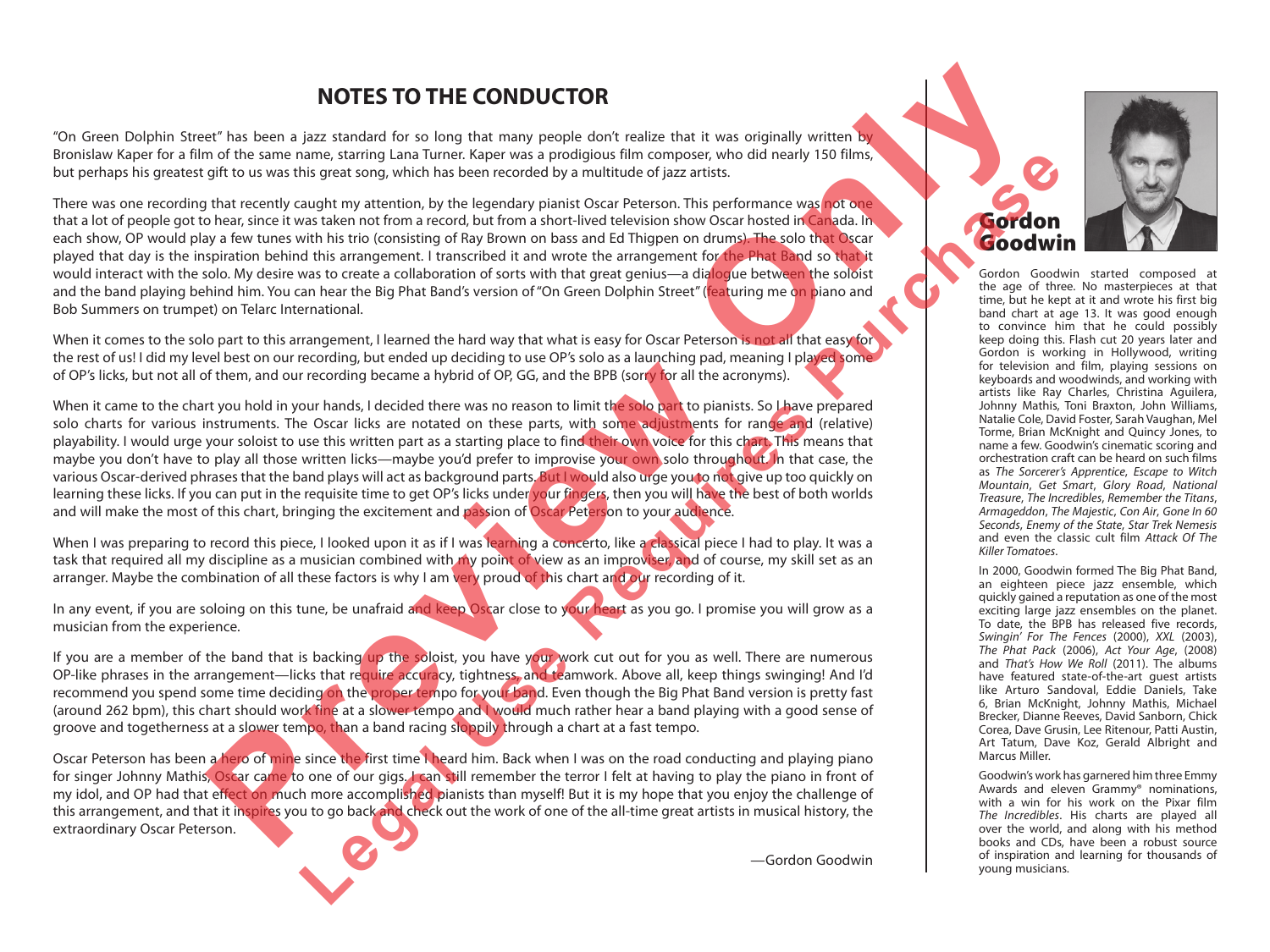**CONDUCTOR**

40372S

As Recorded by Gordon Goodwin's Big Phat Band

Music by BRONISLAU KAPER **Lyrics by NED WASHINGTON** Arranged by GORDON GOODWIN

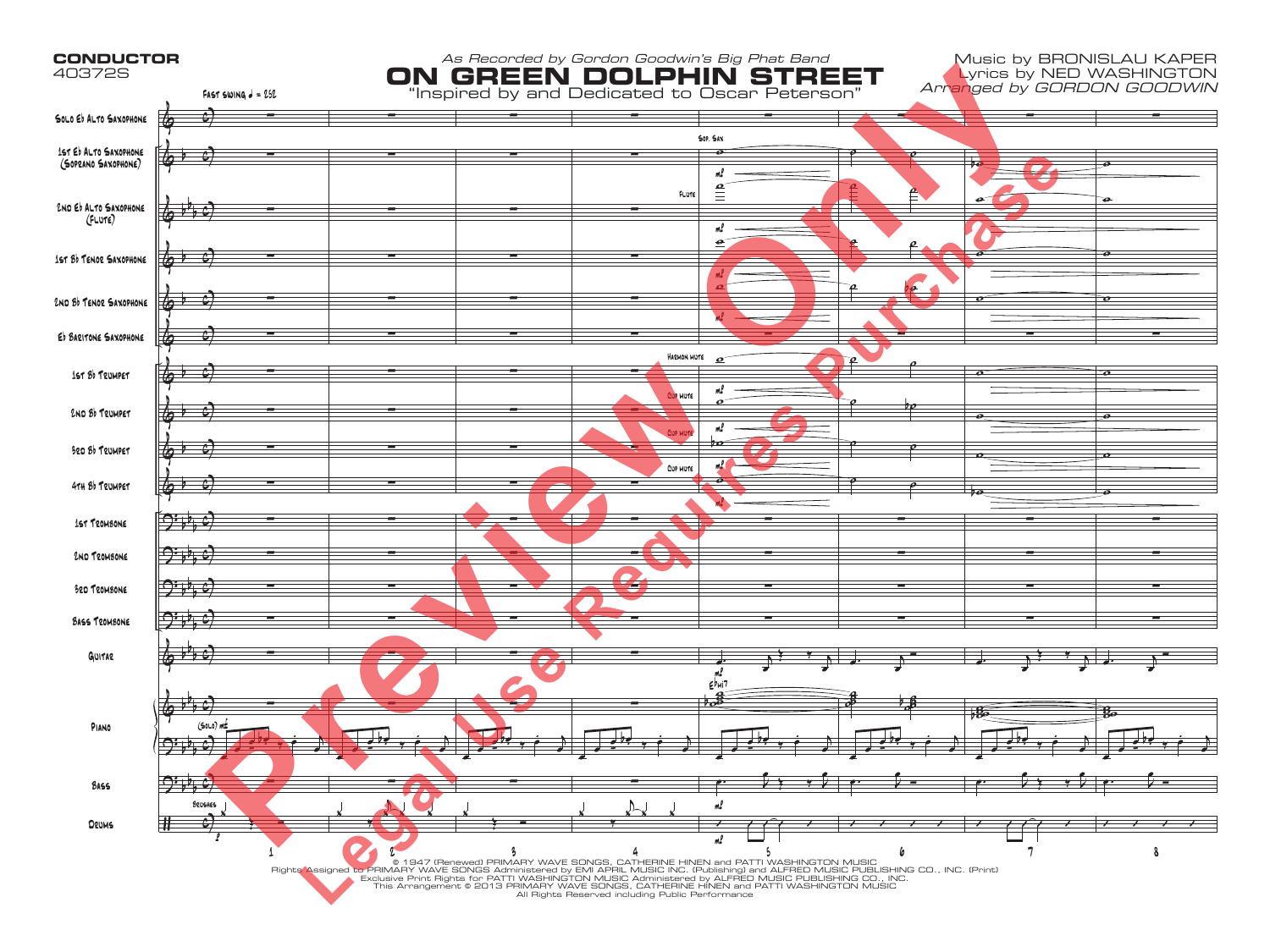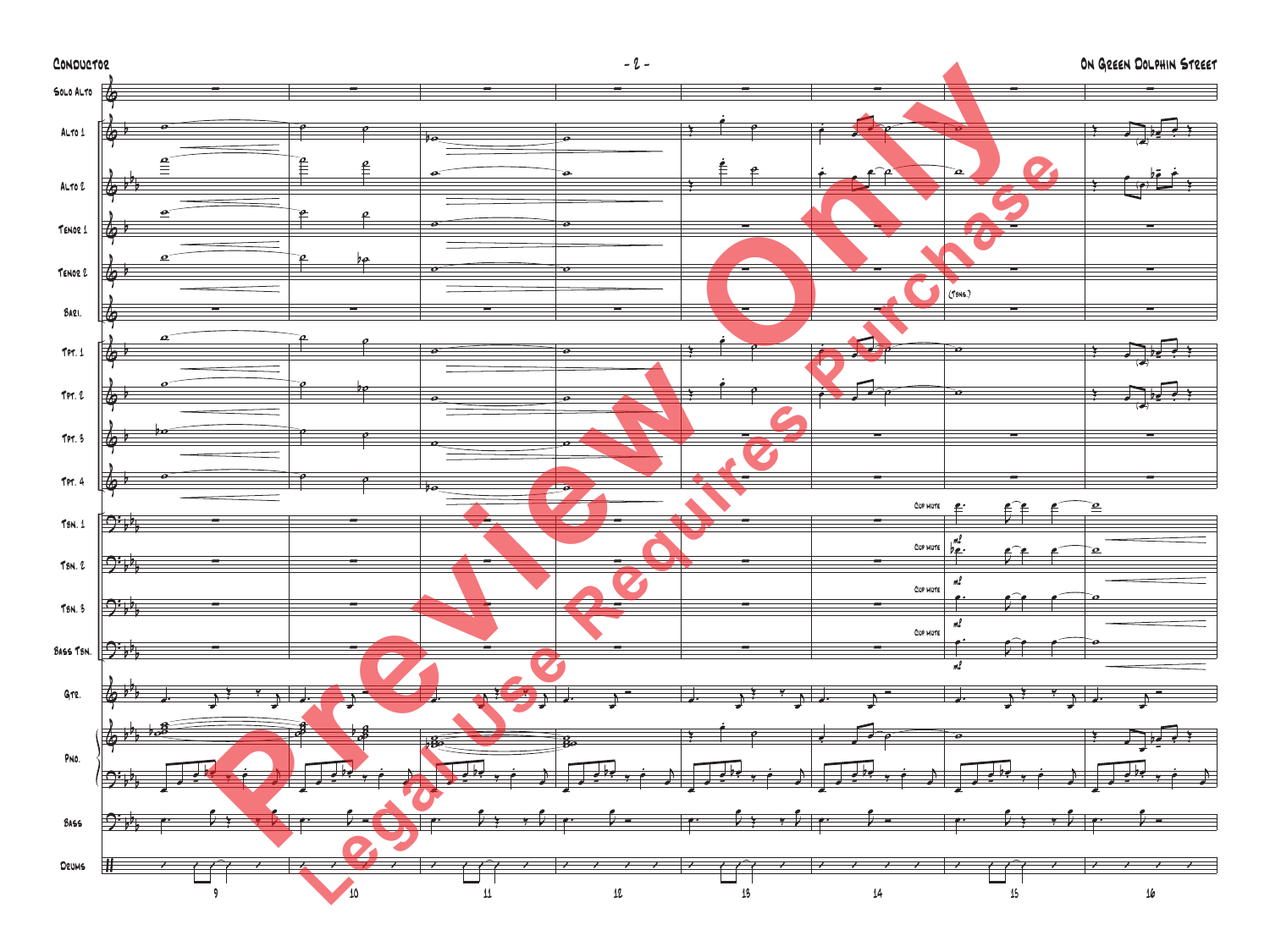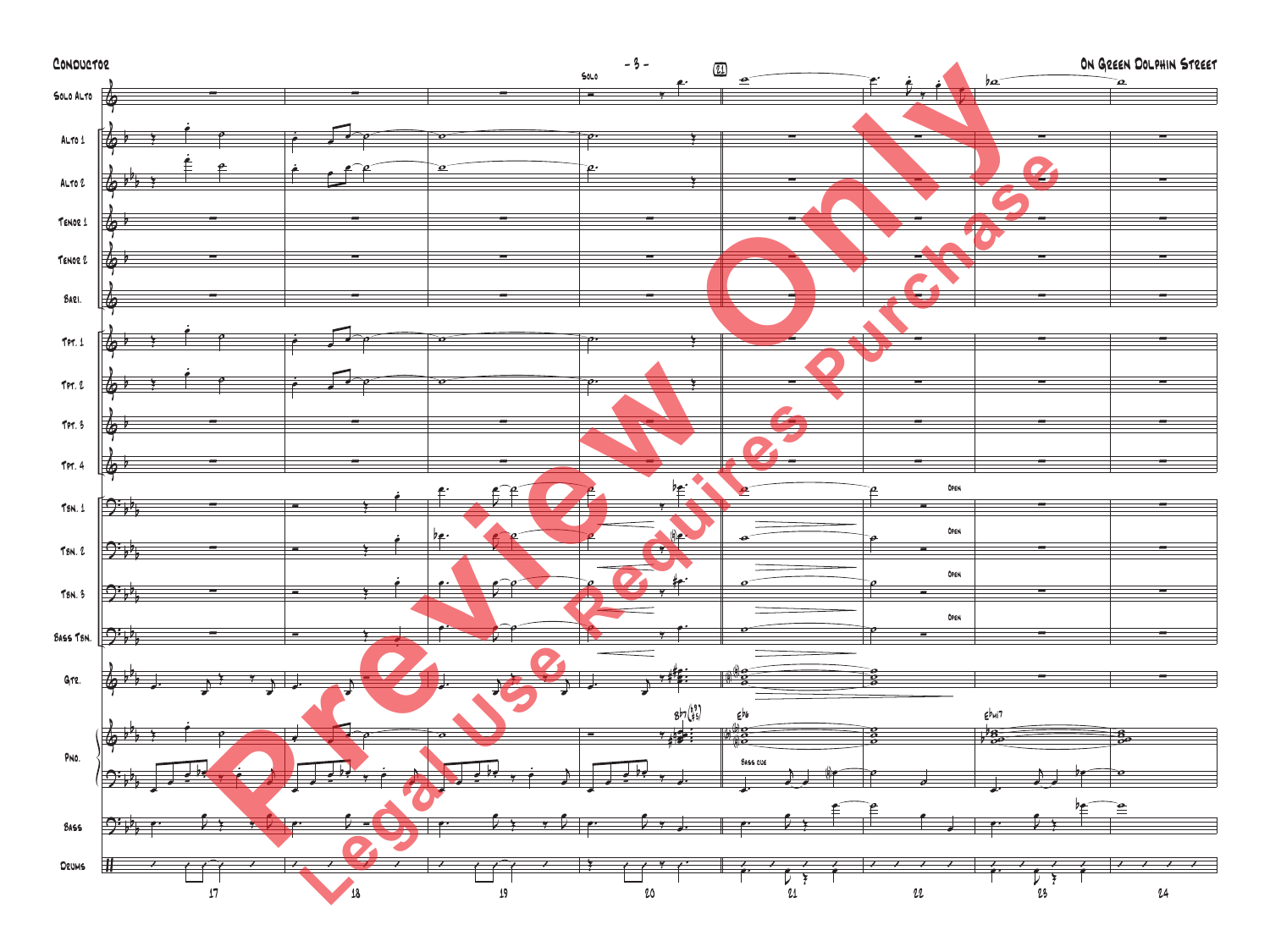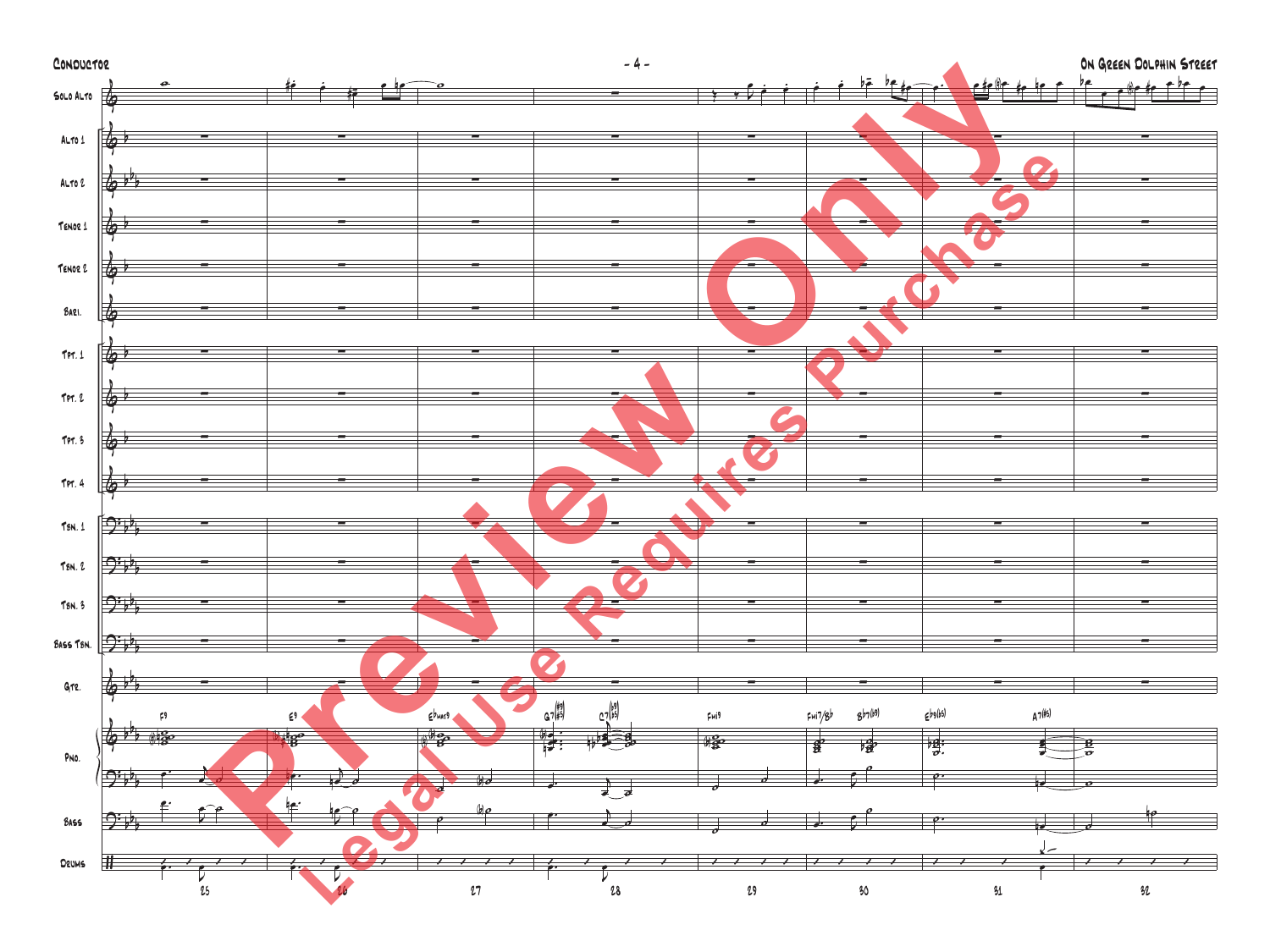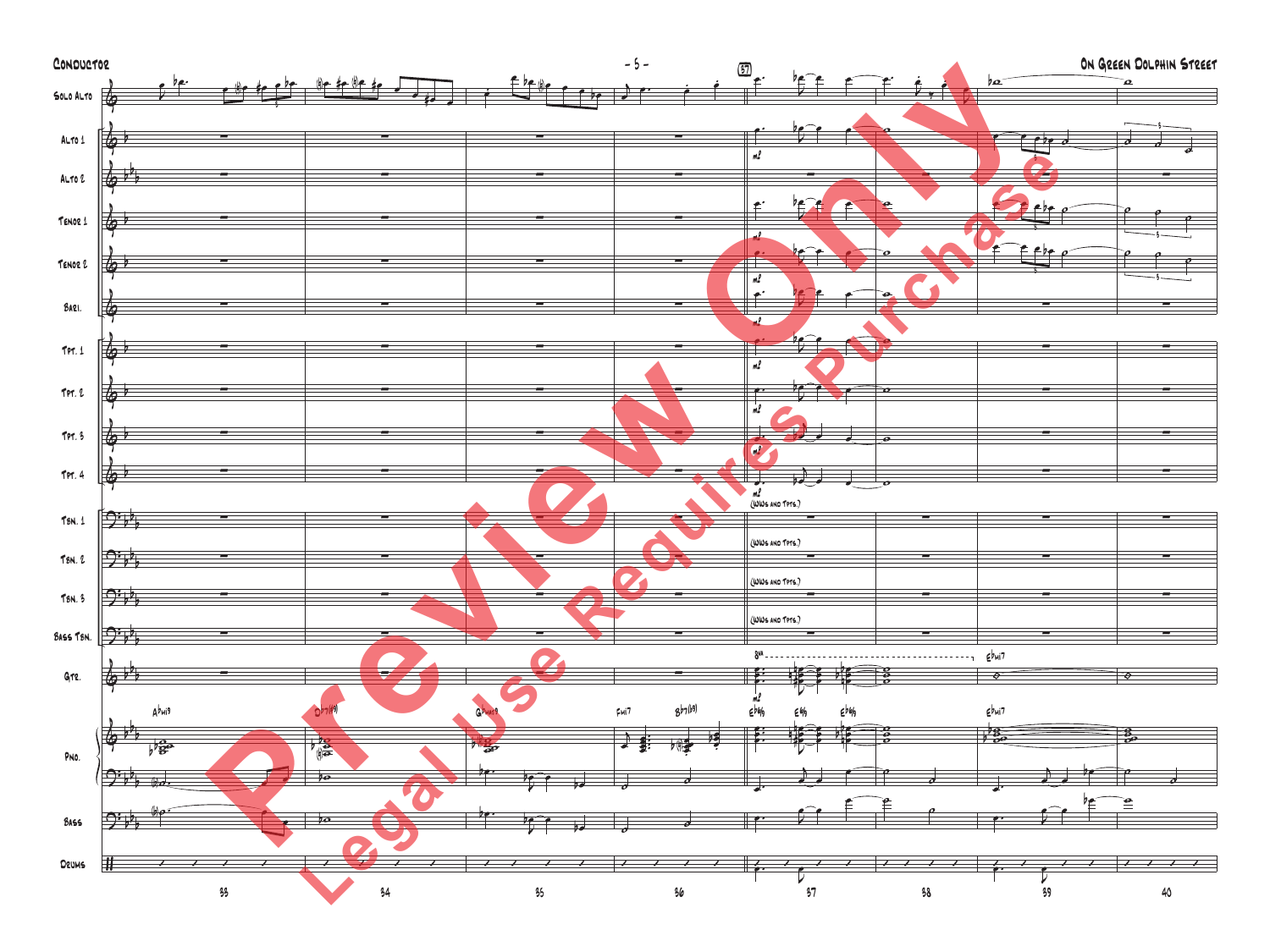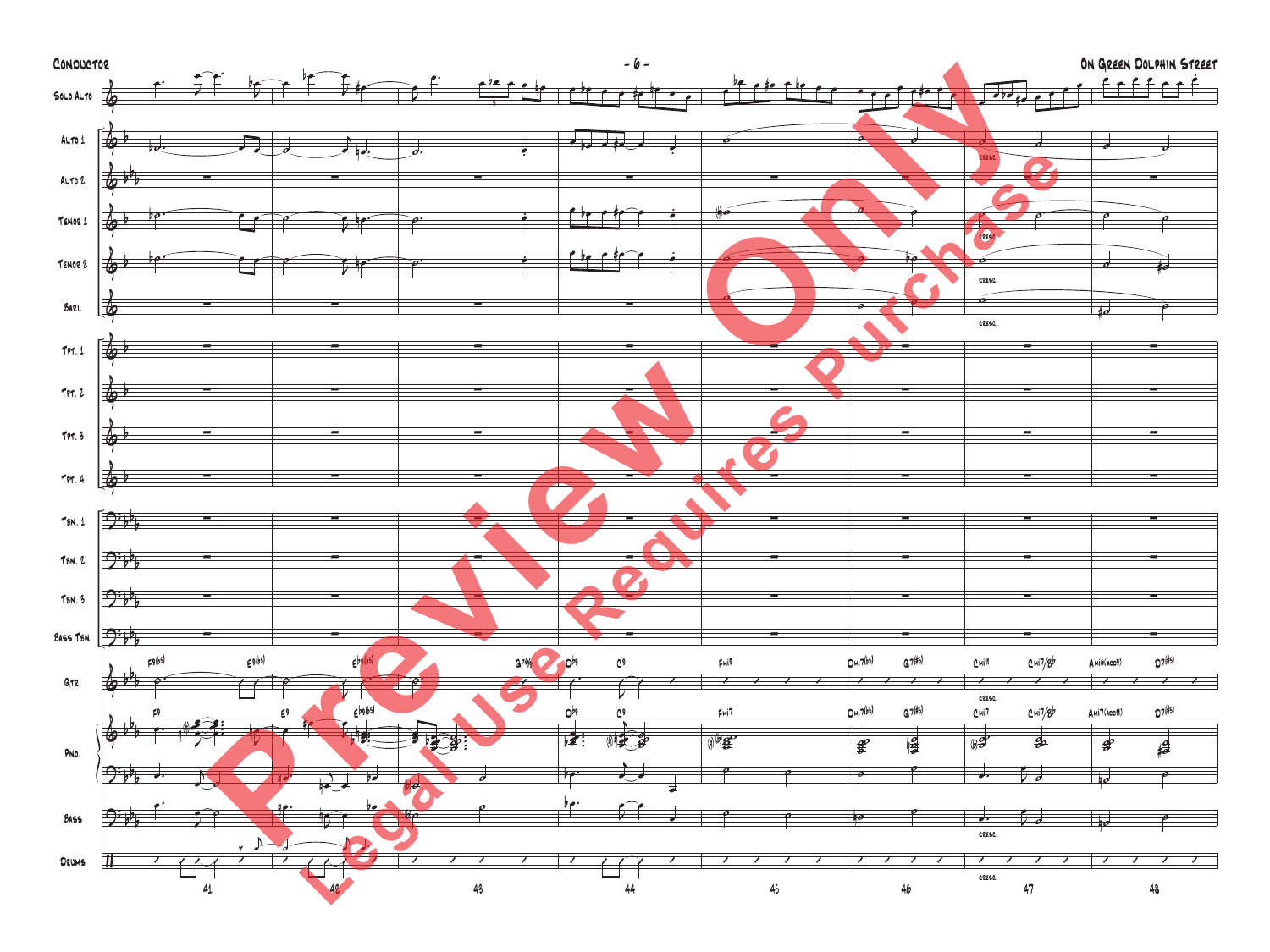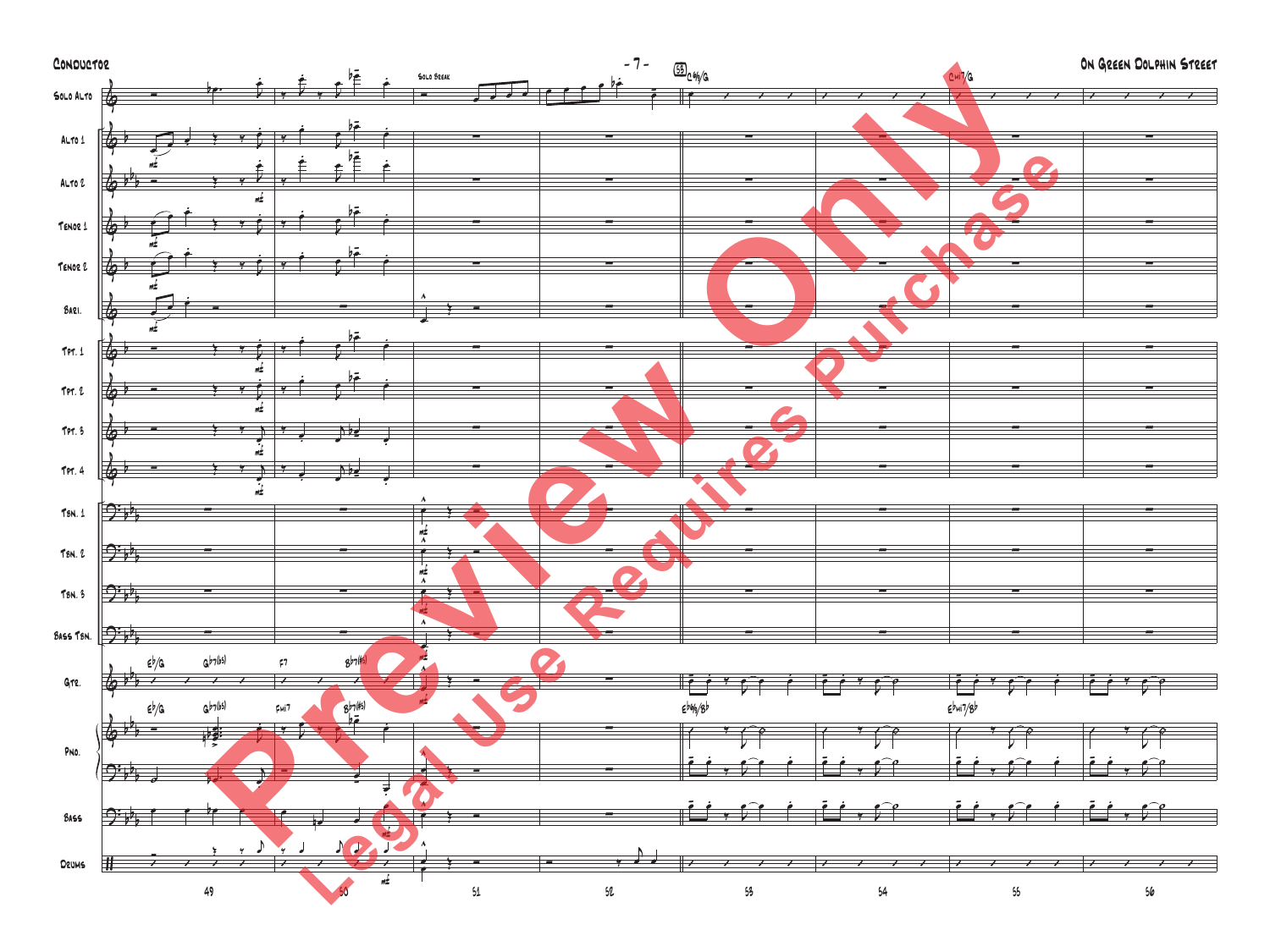![](_page_9_Figure_0.jpeg)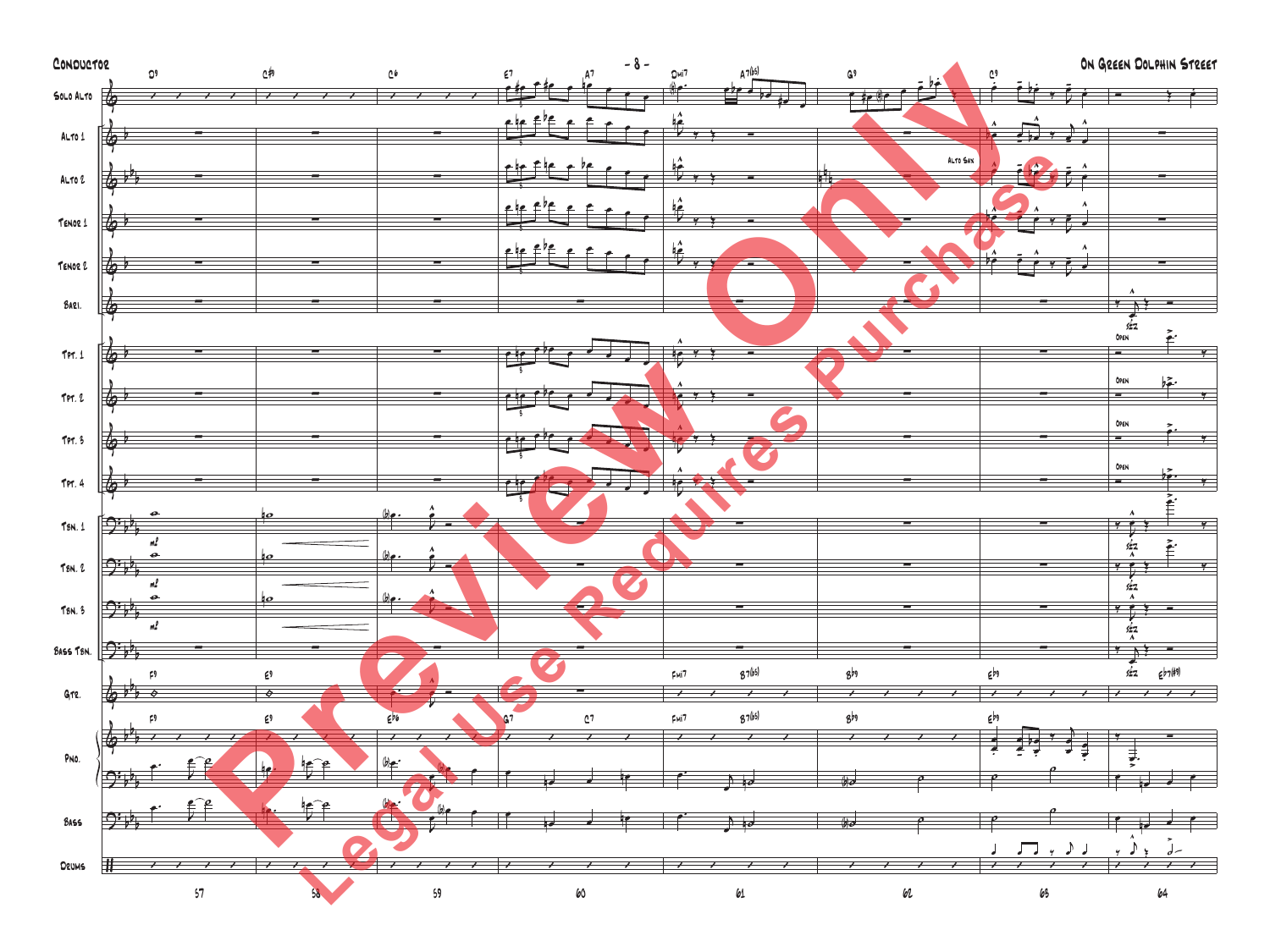![](_page_10_Figure_0.jpeg)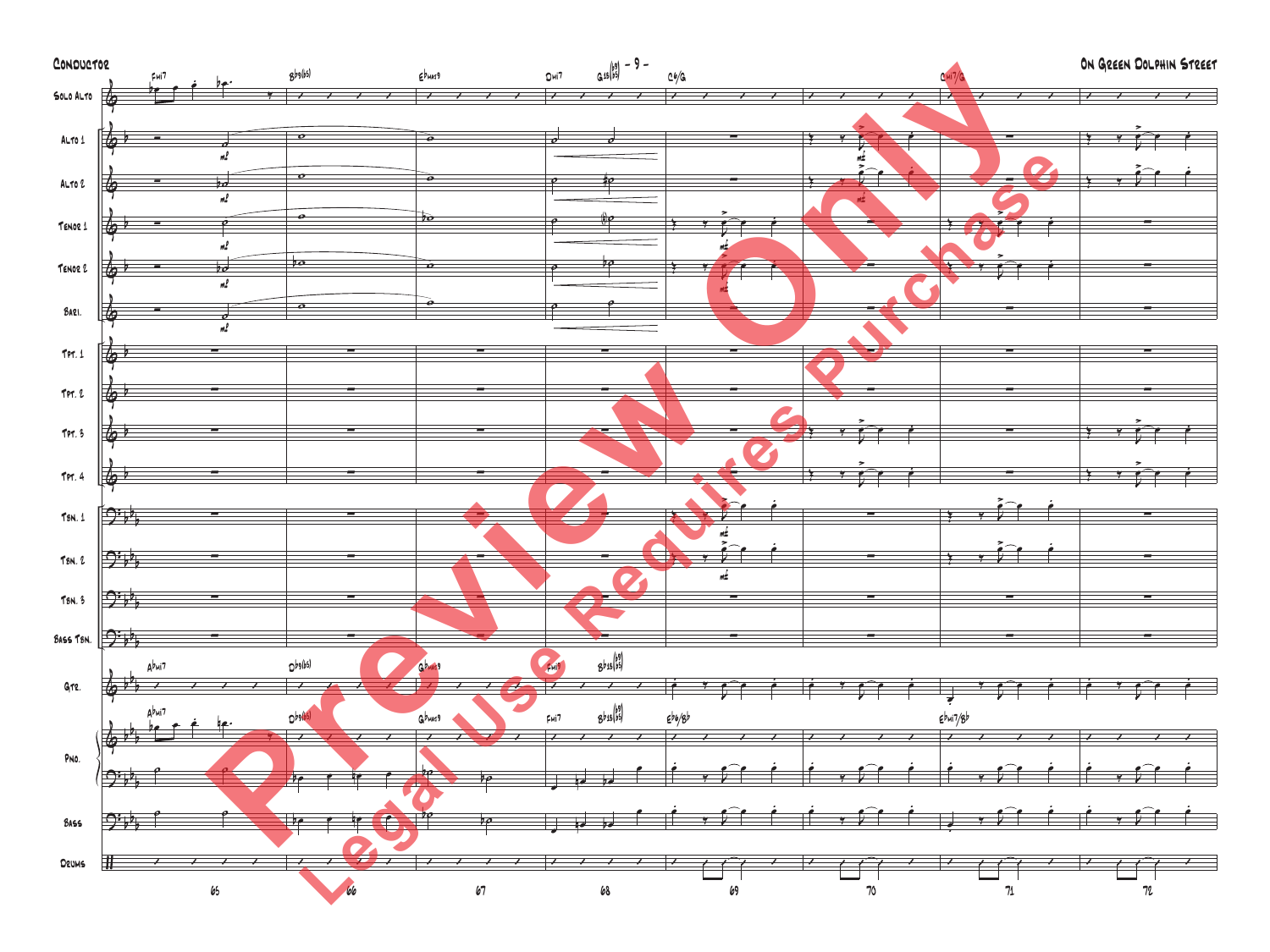![](_page_11_Figure_0.jpeg)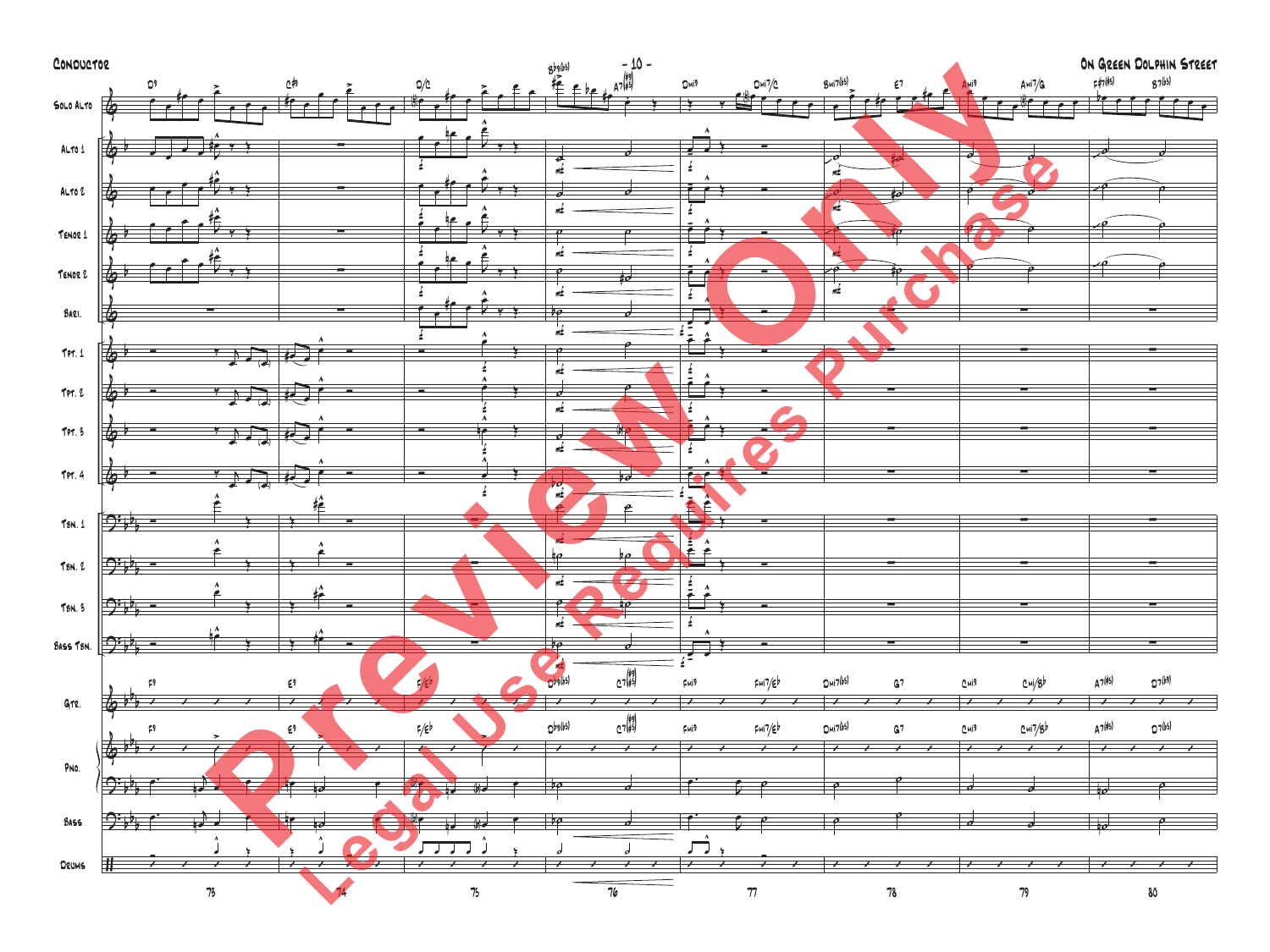![](_page_12_Figure_0.jpeg)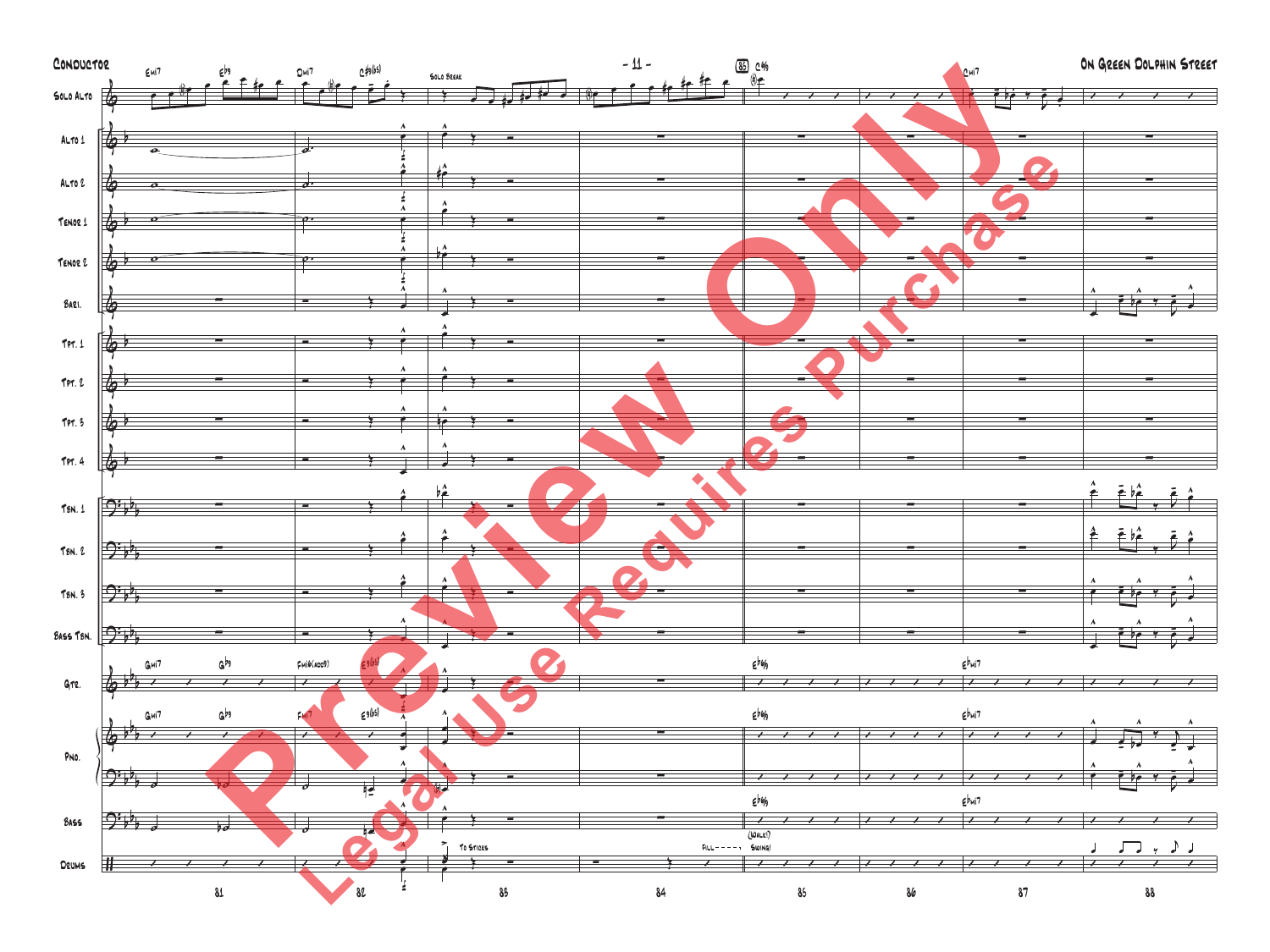![](_page_13_Figure_0.jpeg)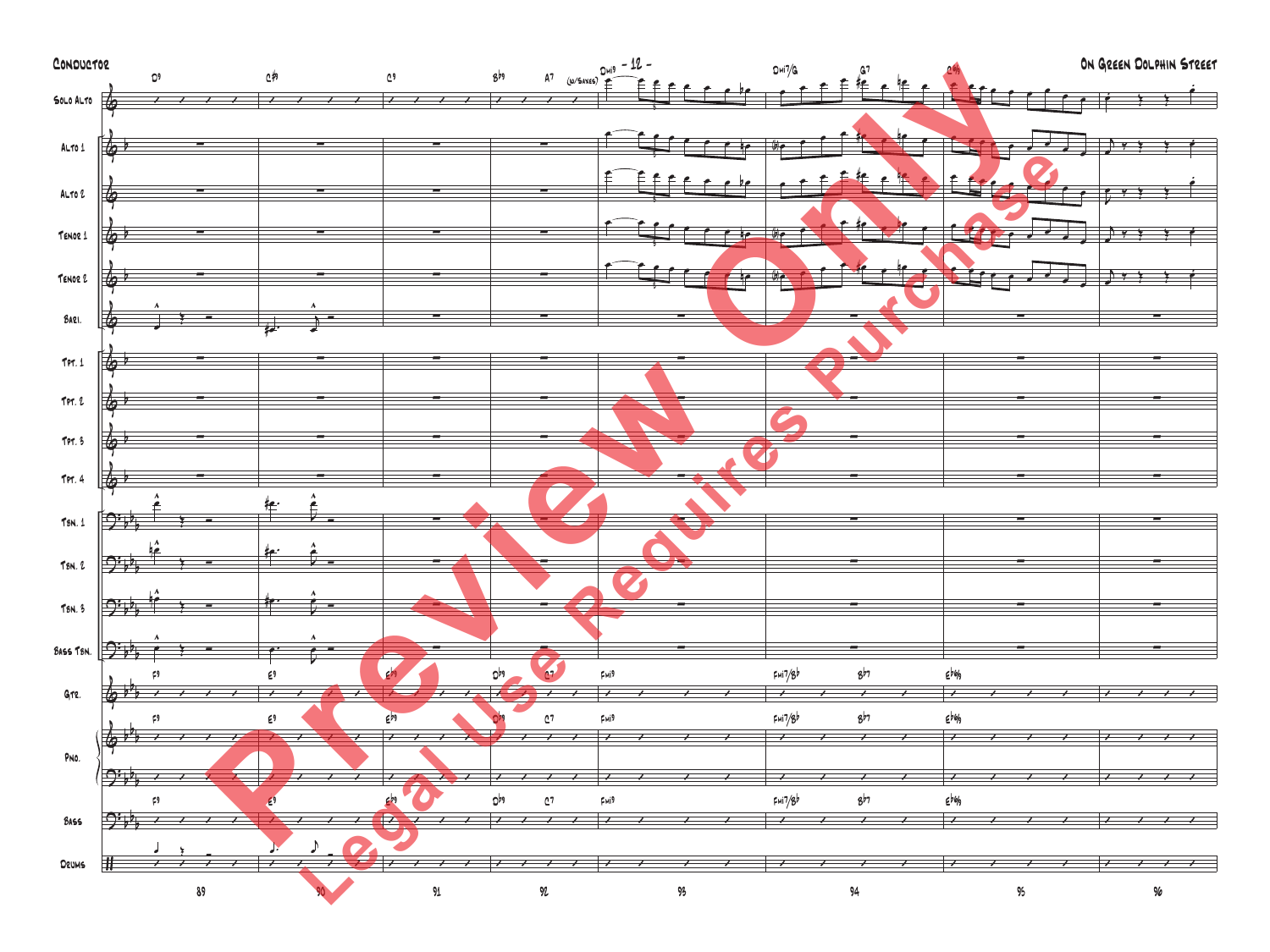![](_page_14_Figure_0.jpeg)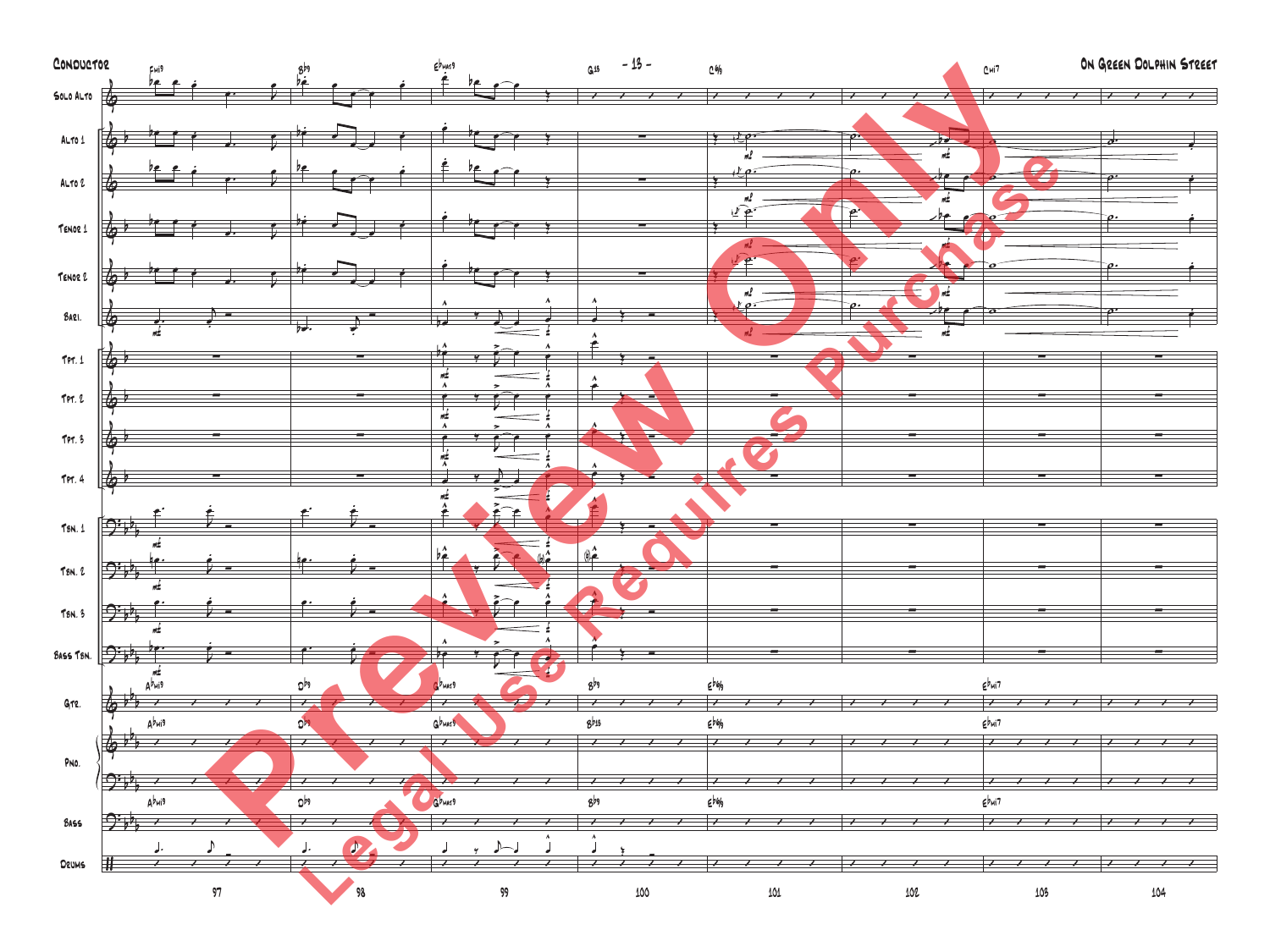![](_page_15_Figure_0.jpeg)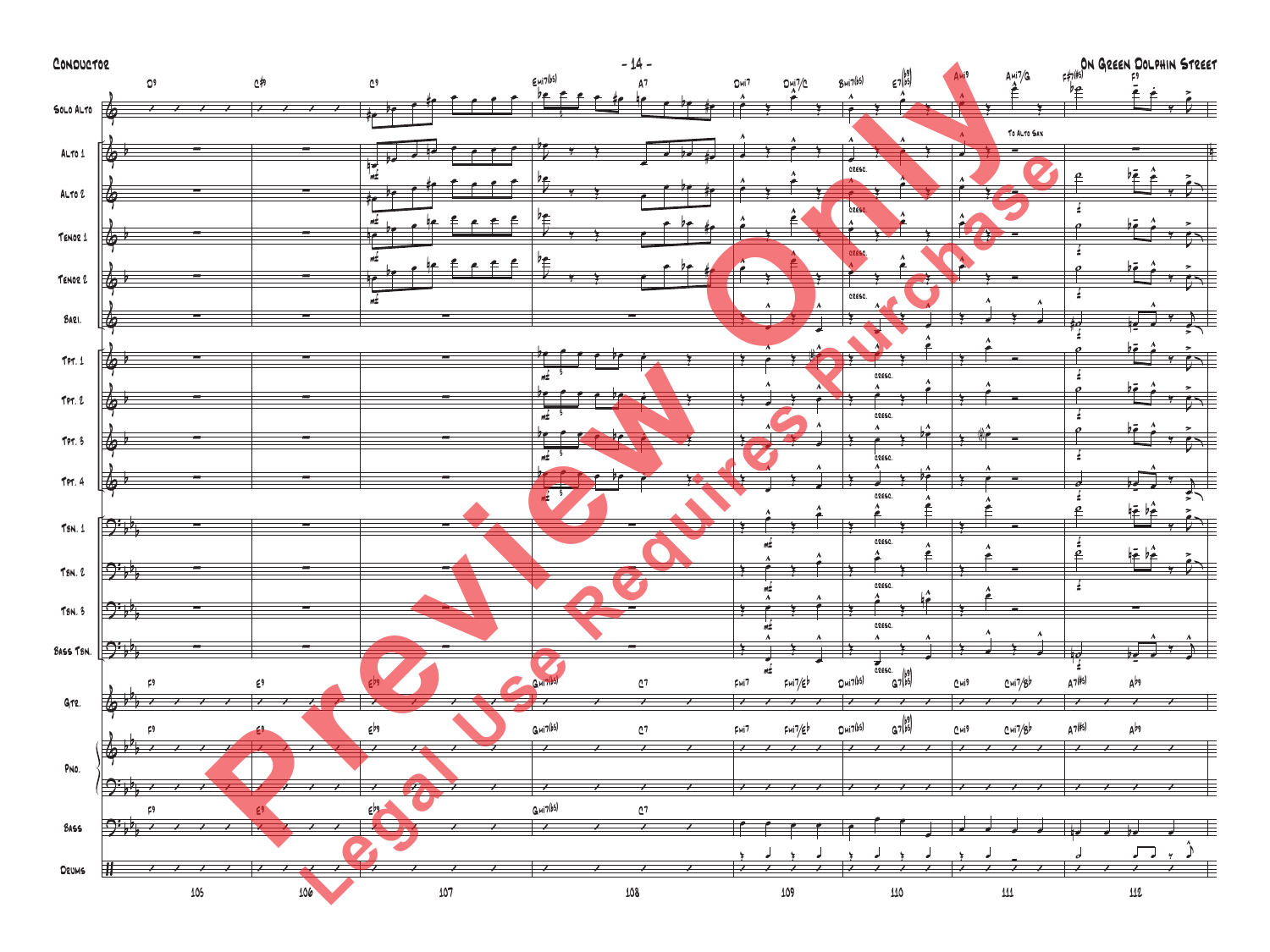![](_page_16_Figure_0.jpeg)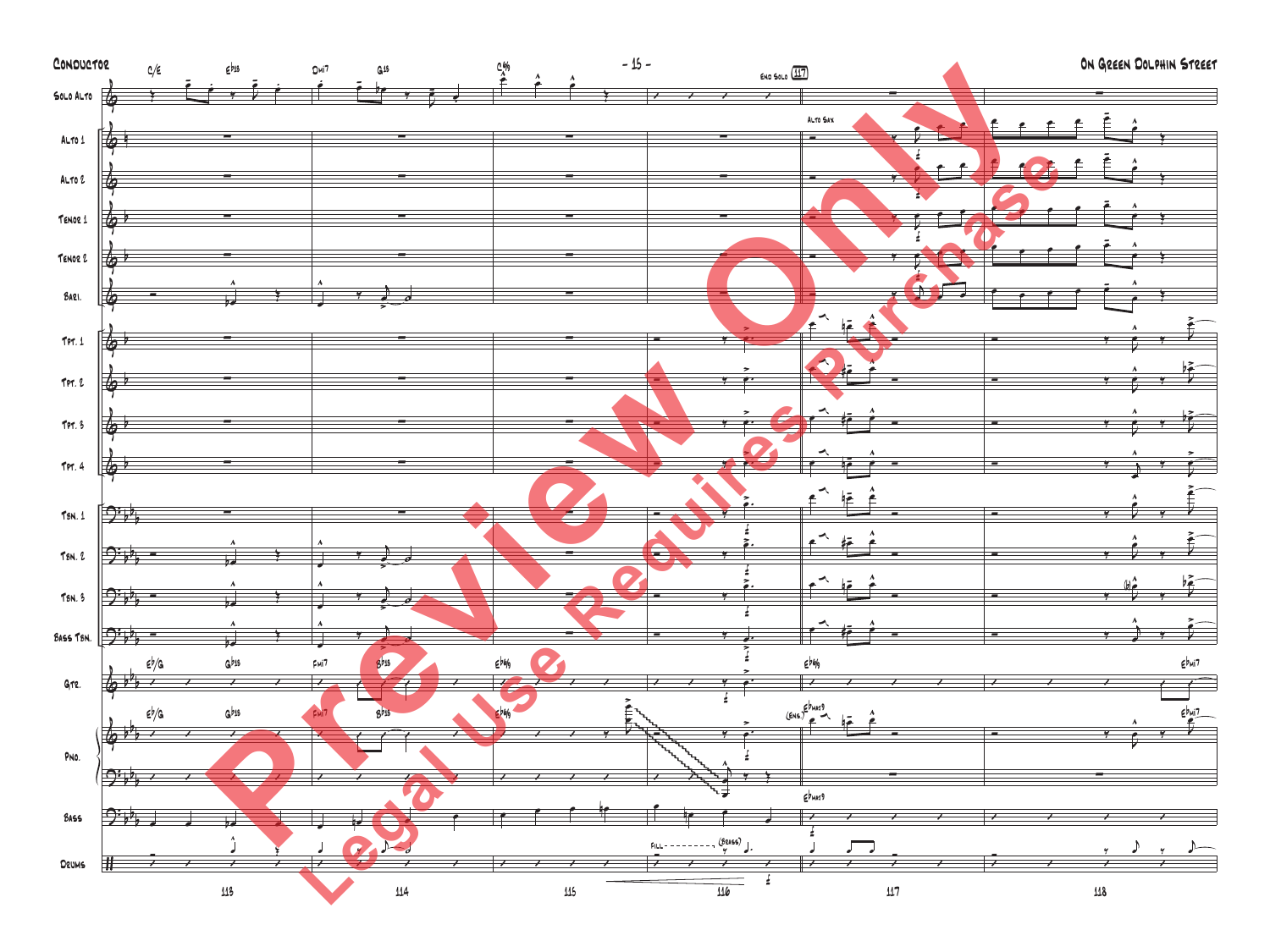![](_page_17_Figure_0.jpeg)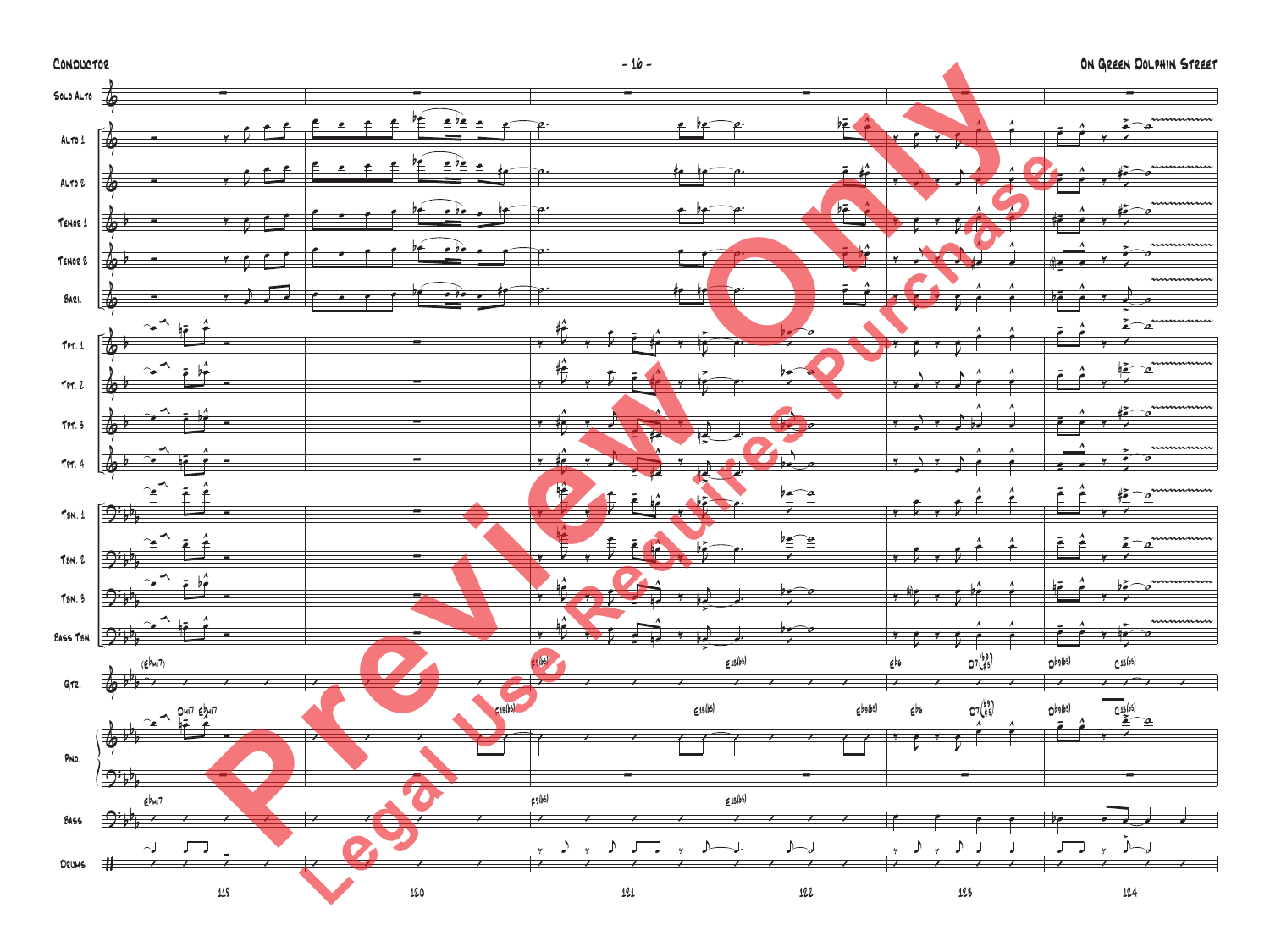![](_page_18_Figure_0.jpeg)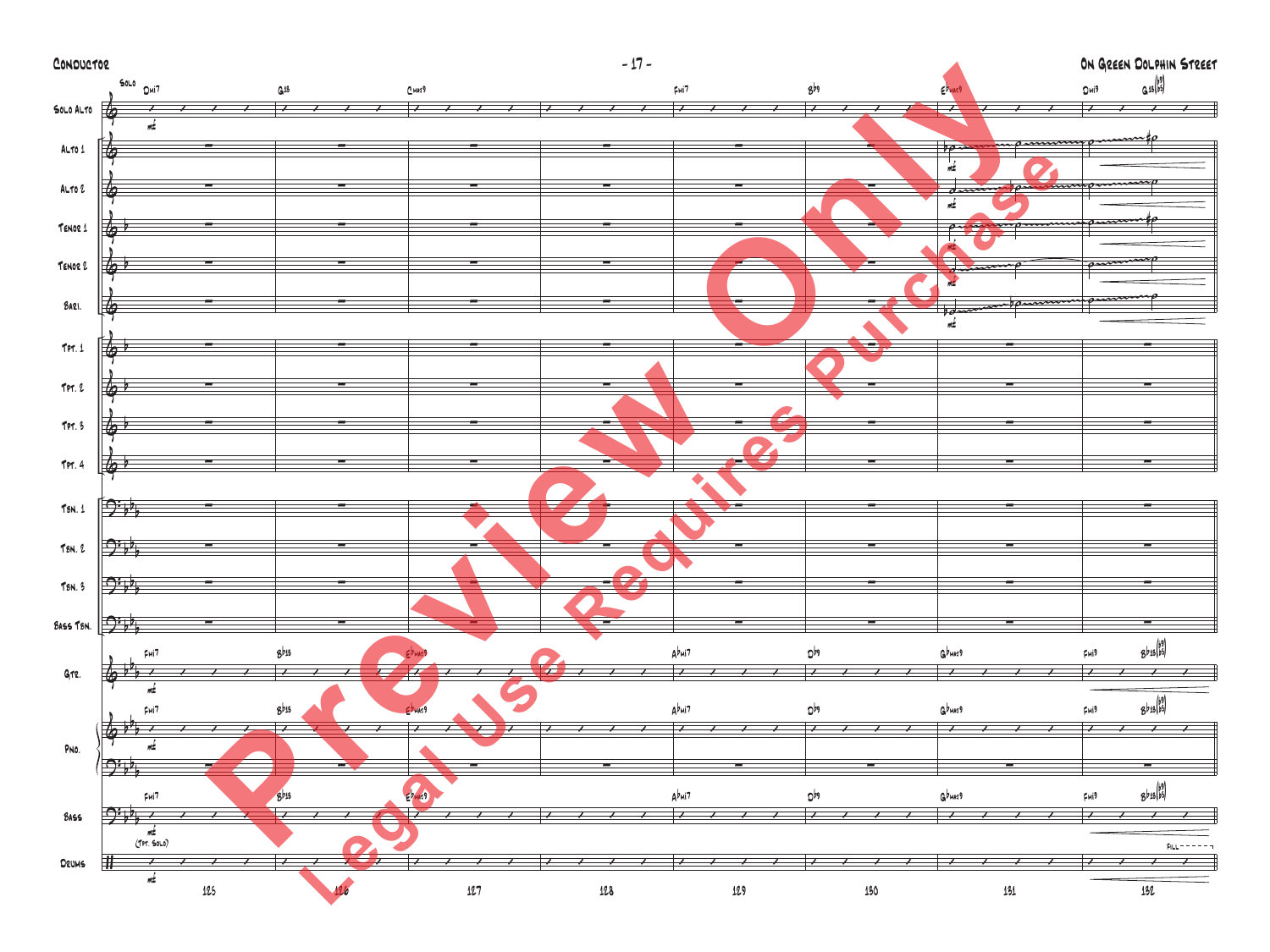![](_page_19_Figure_0.jpeg)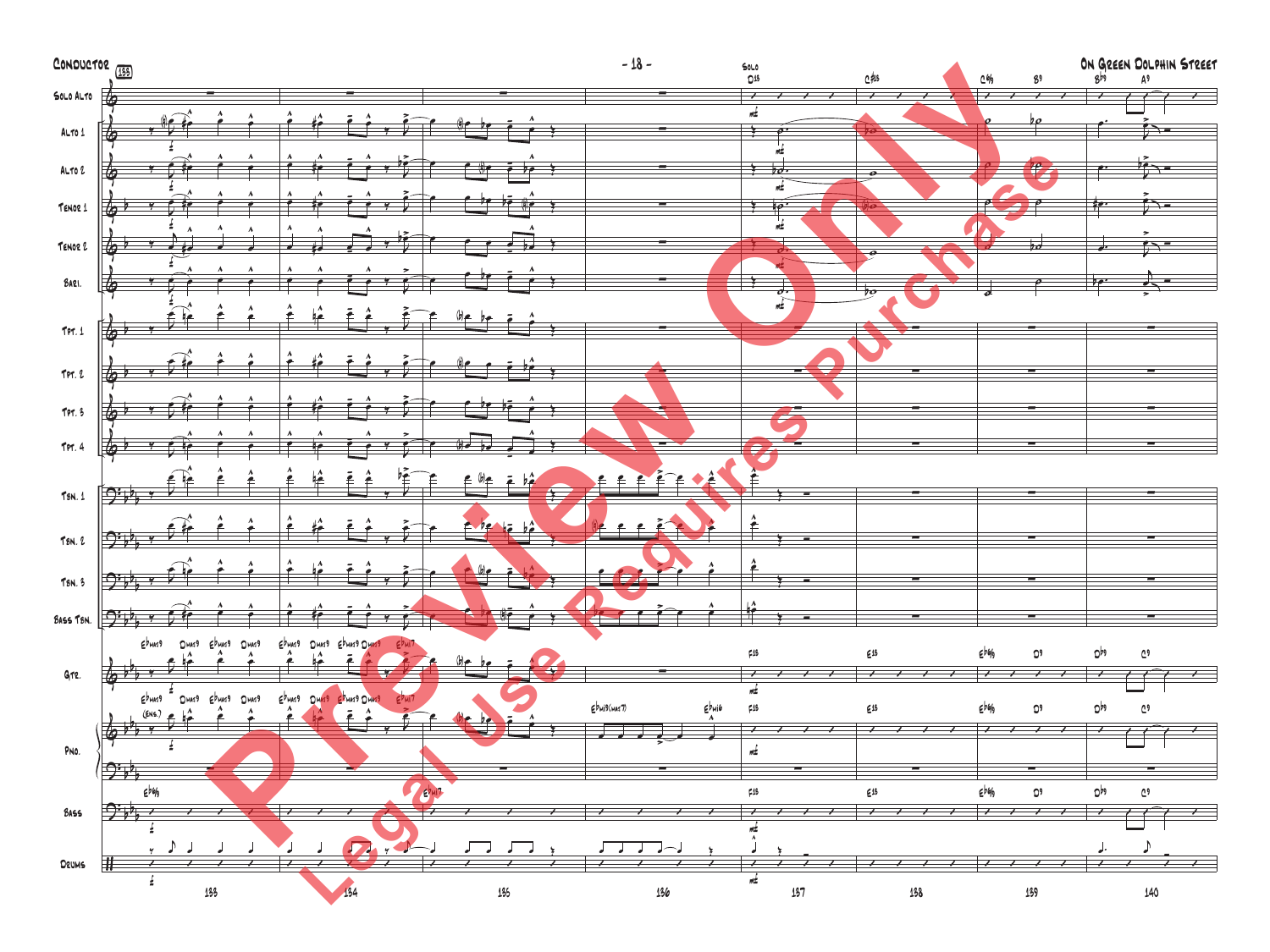![](_page_20_Figure_0.jpeg)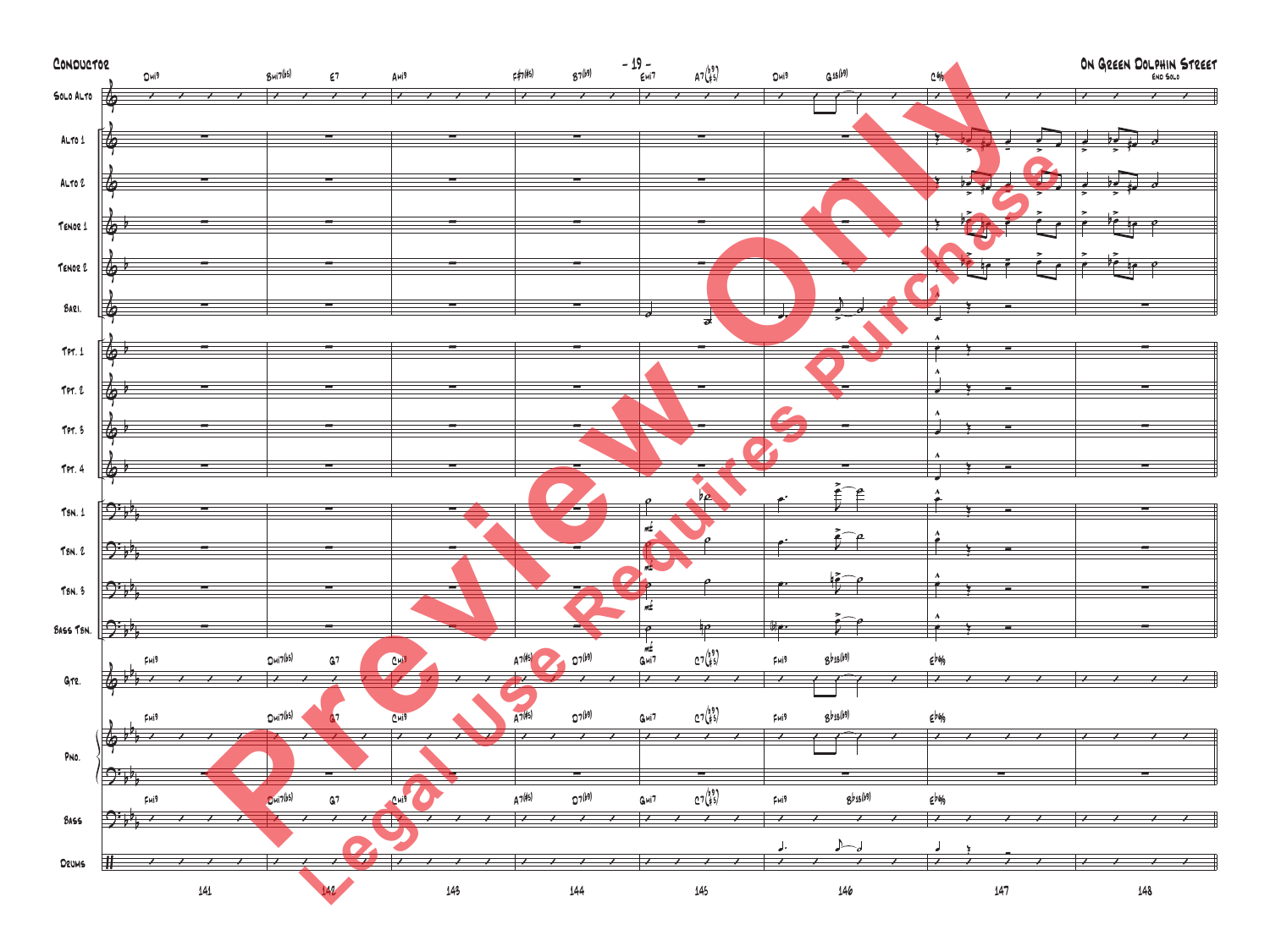![](_page_21_Figure_0.jpeg)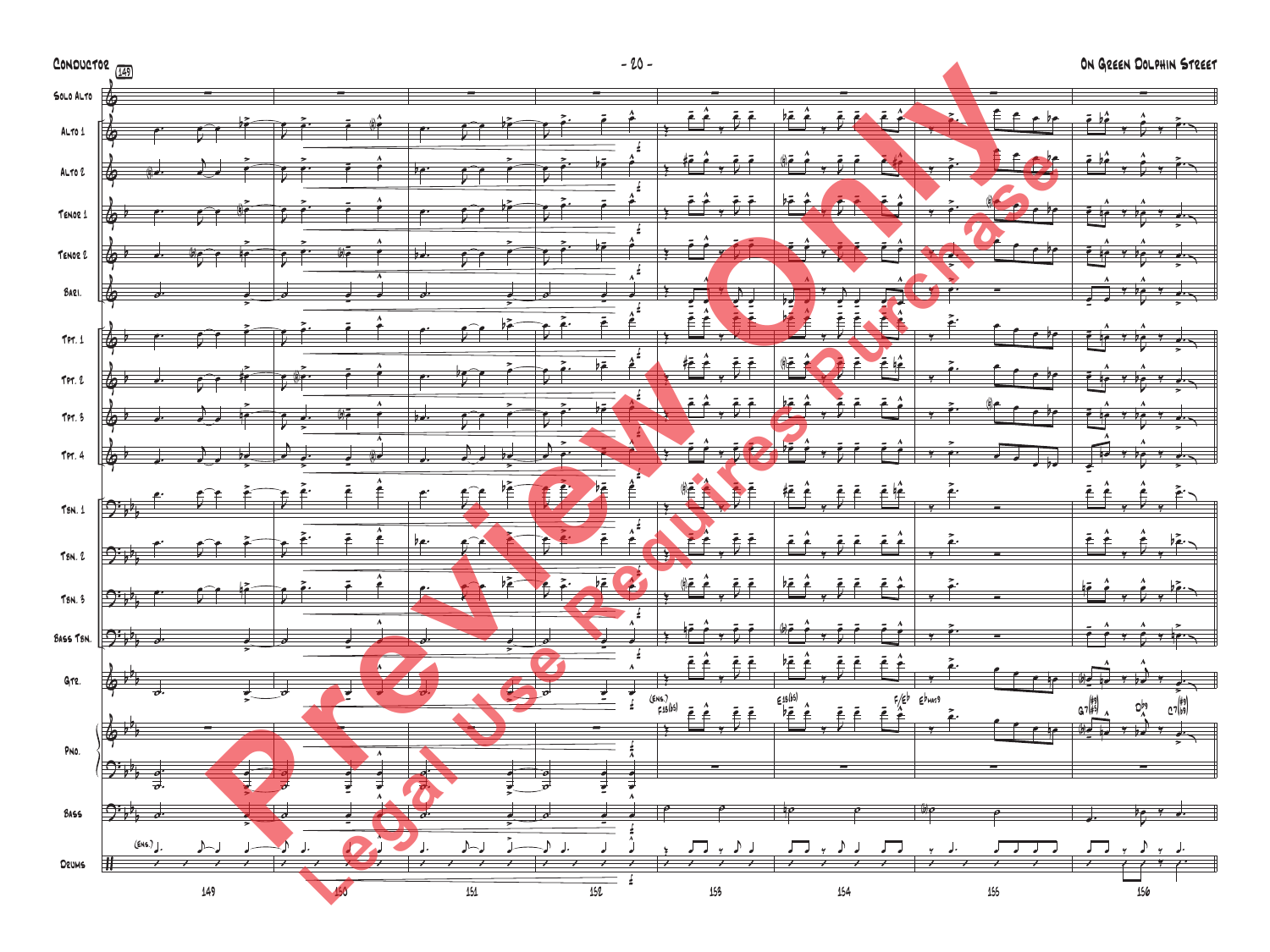![](_page_22_Figure_0.jpeg)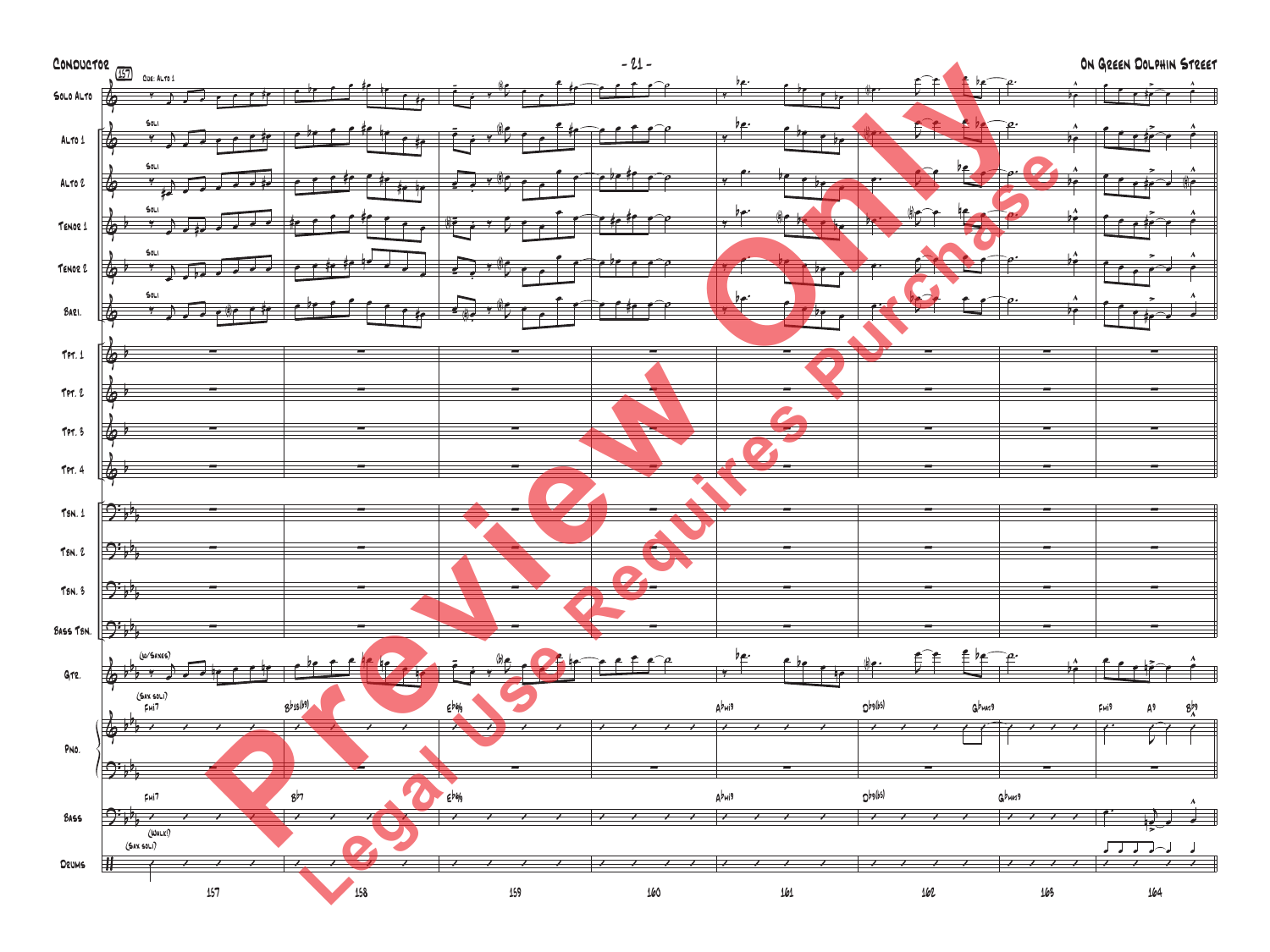![](_page_23_Figure_0.jpeg)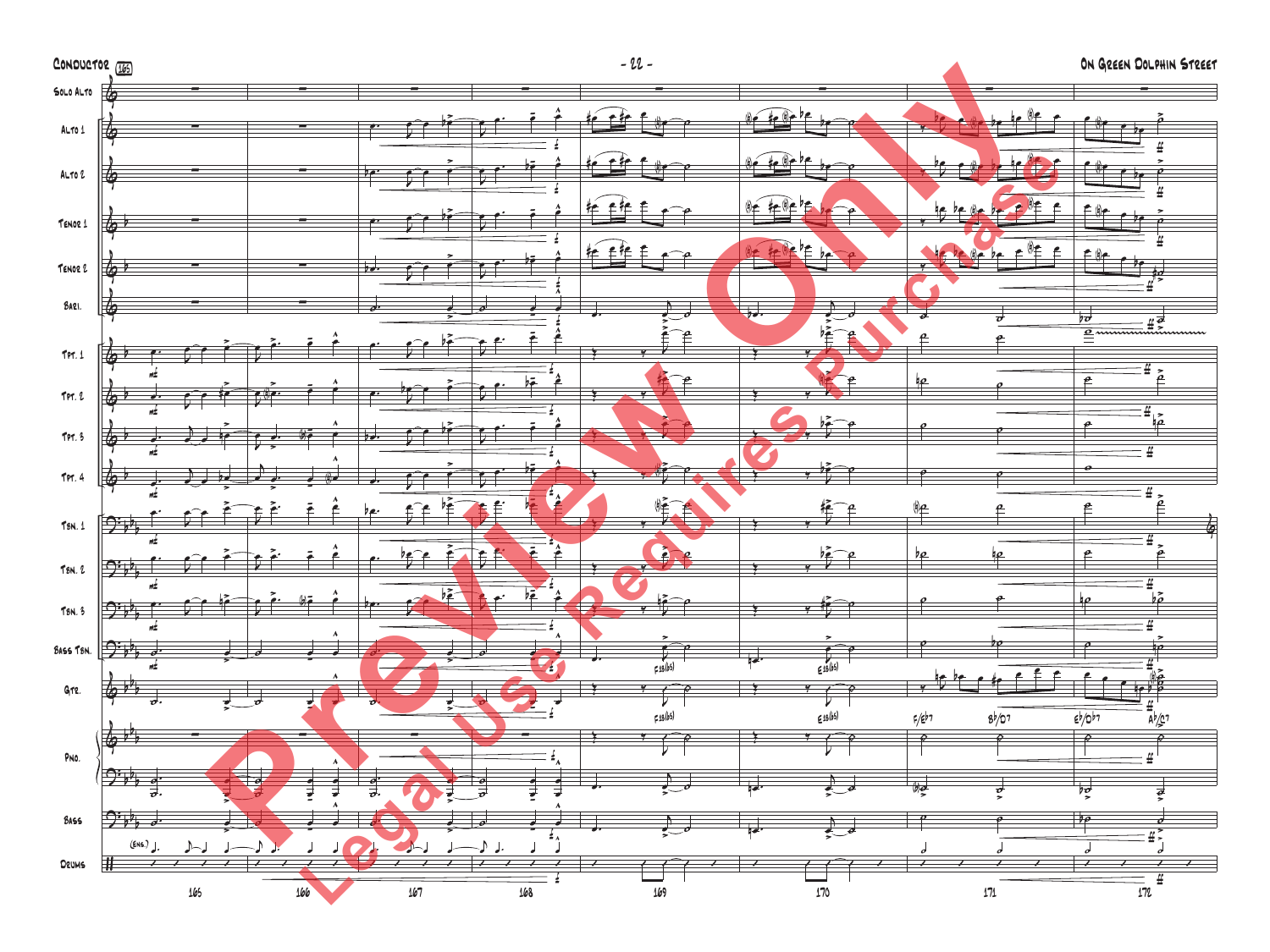![](_page_24_Figure_0.jpeg)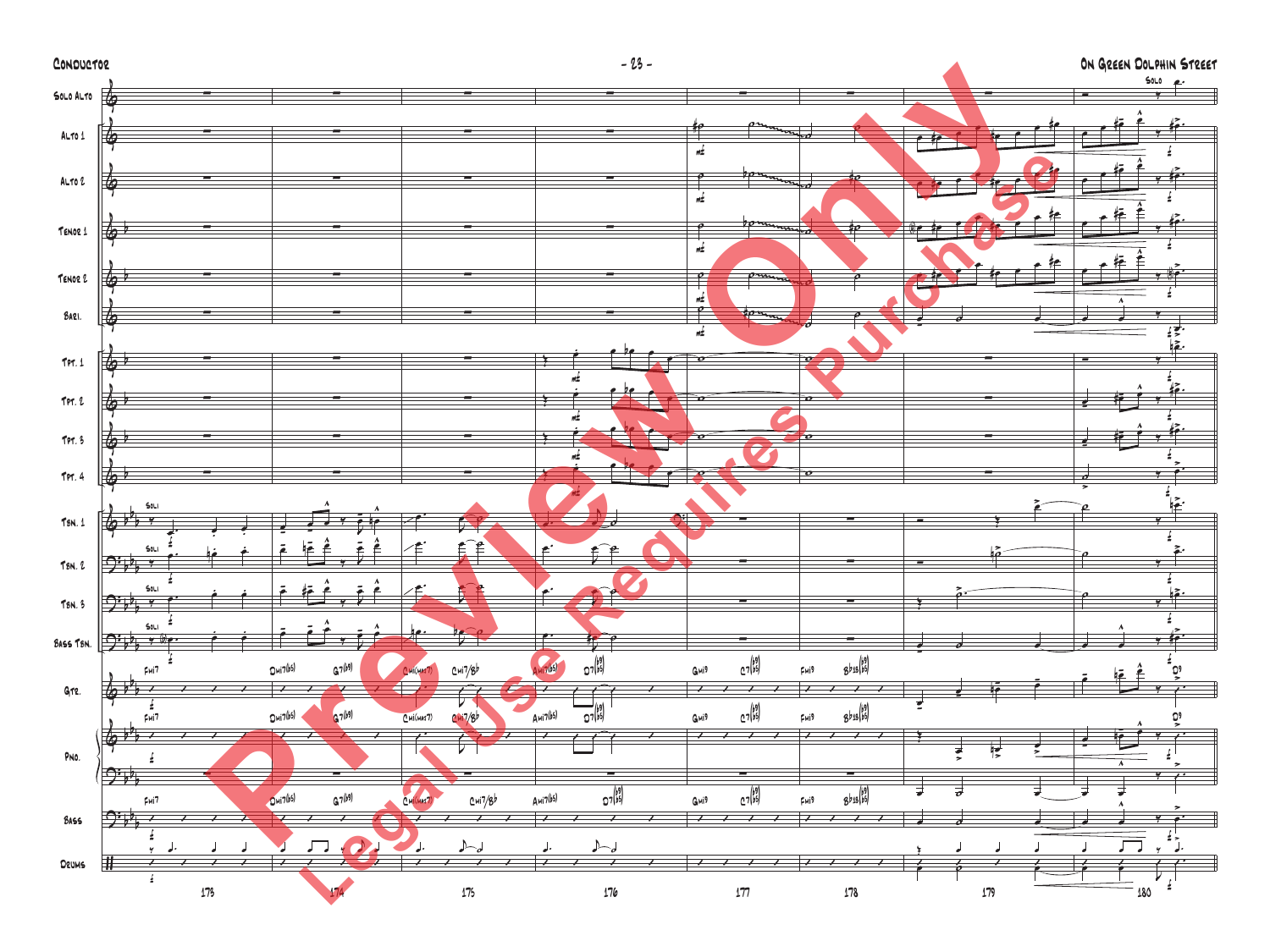![](_page_25_Figure_0.jpeg)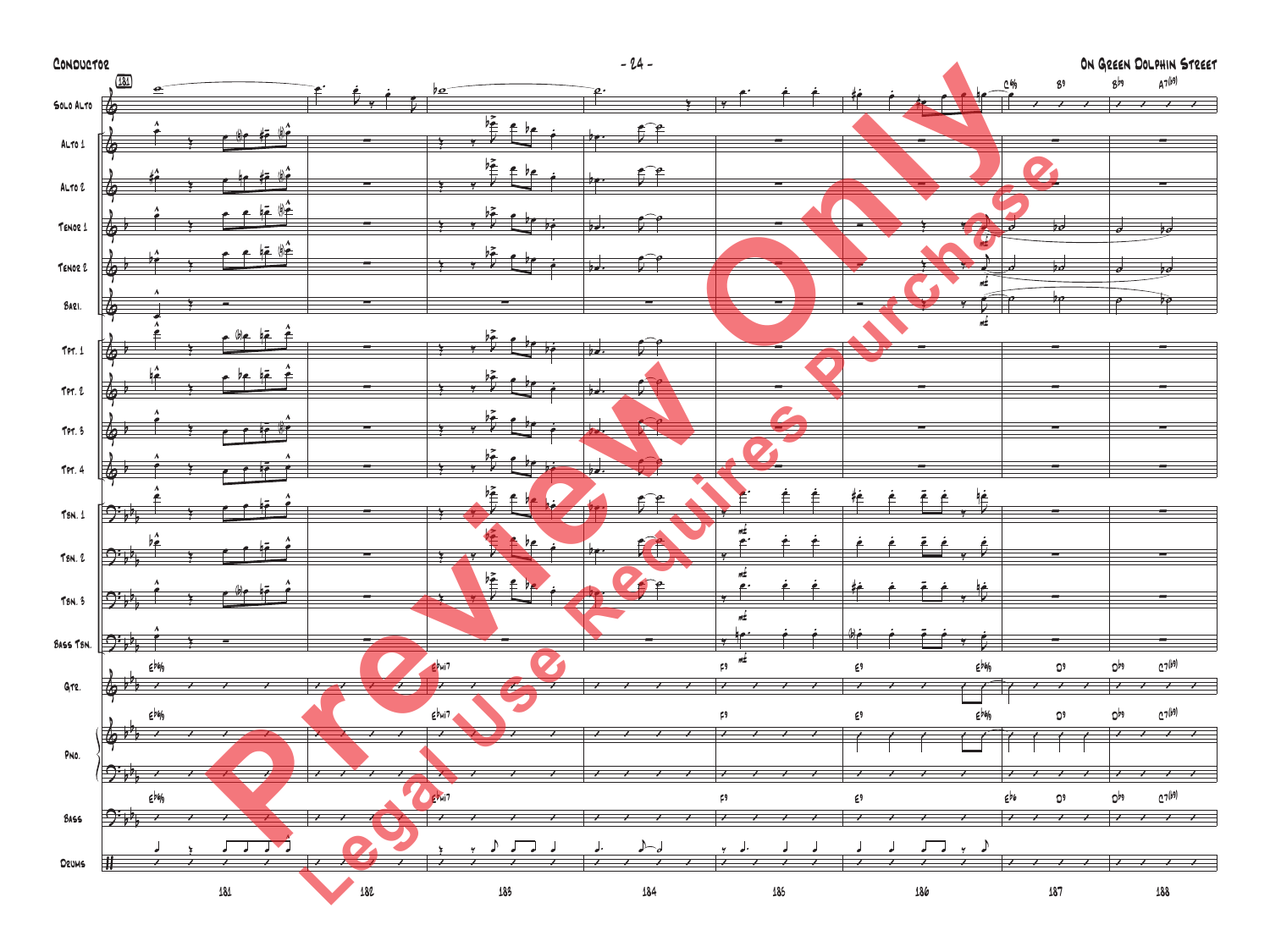![](_page_26_Figure_0.jpeg)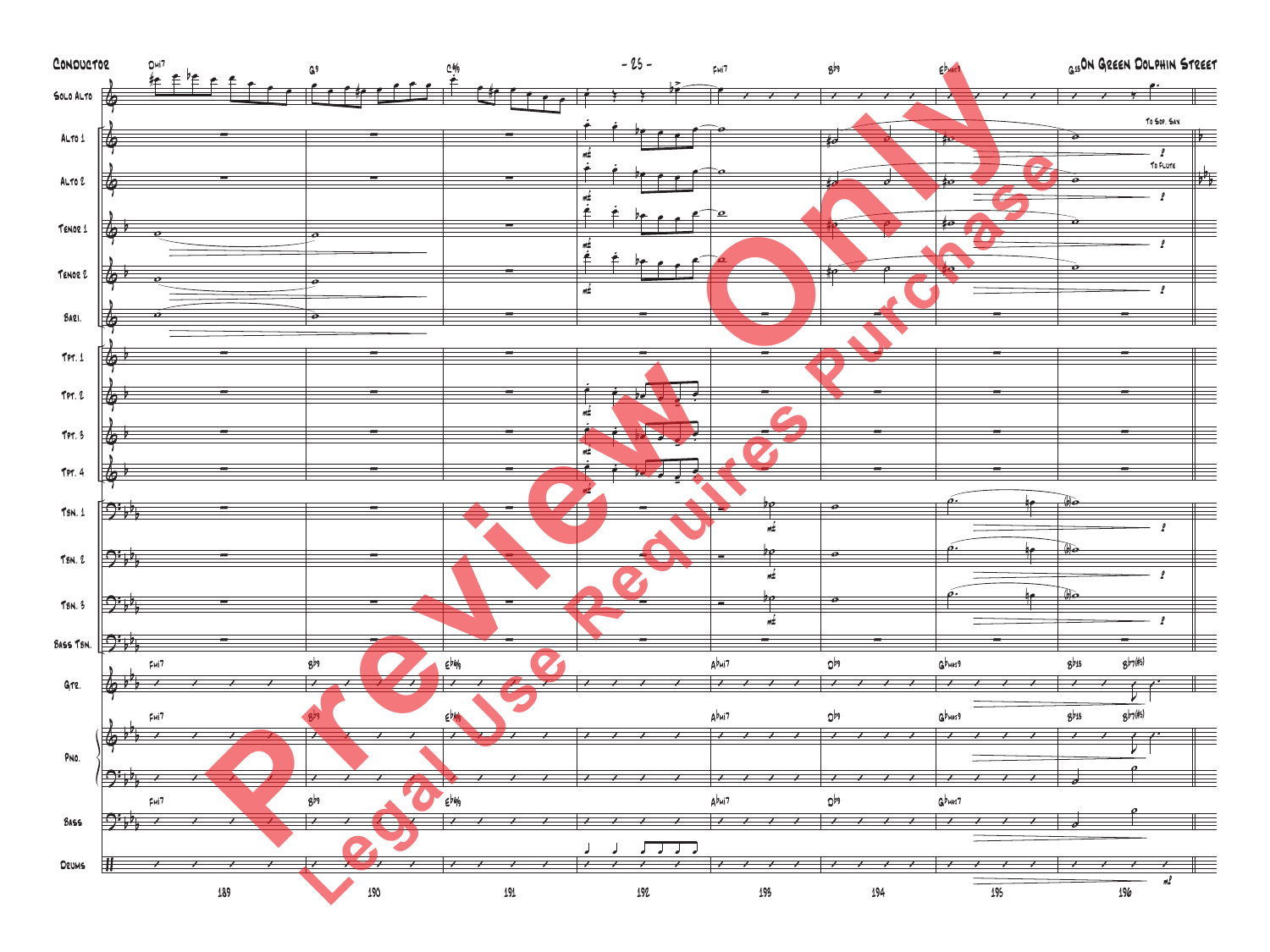![](_page_27_Figure_0.jpeg)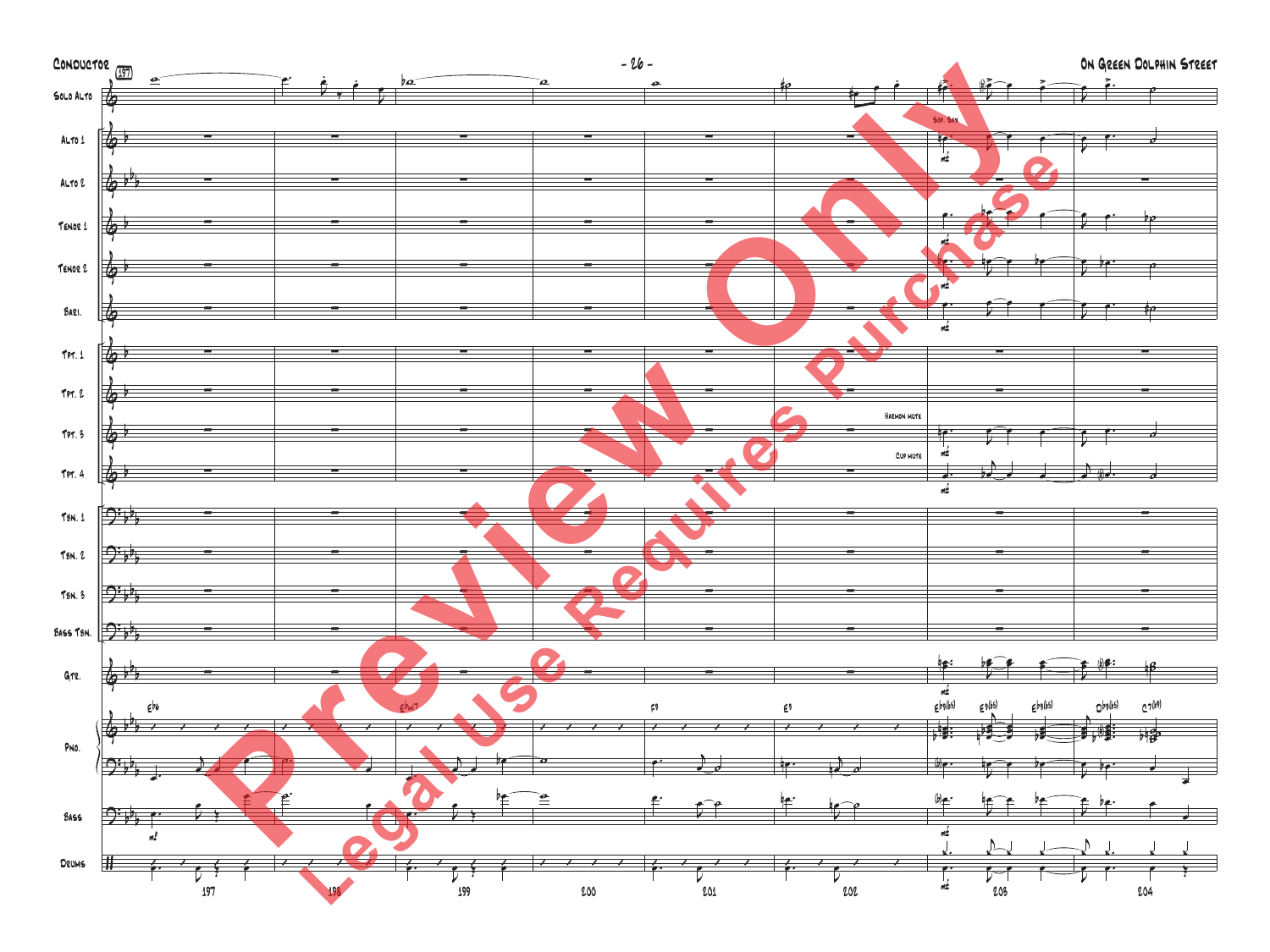![](_page_28_Figure_0.jpeg)